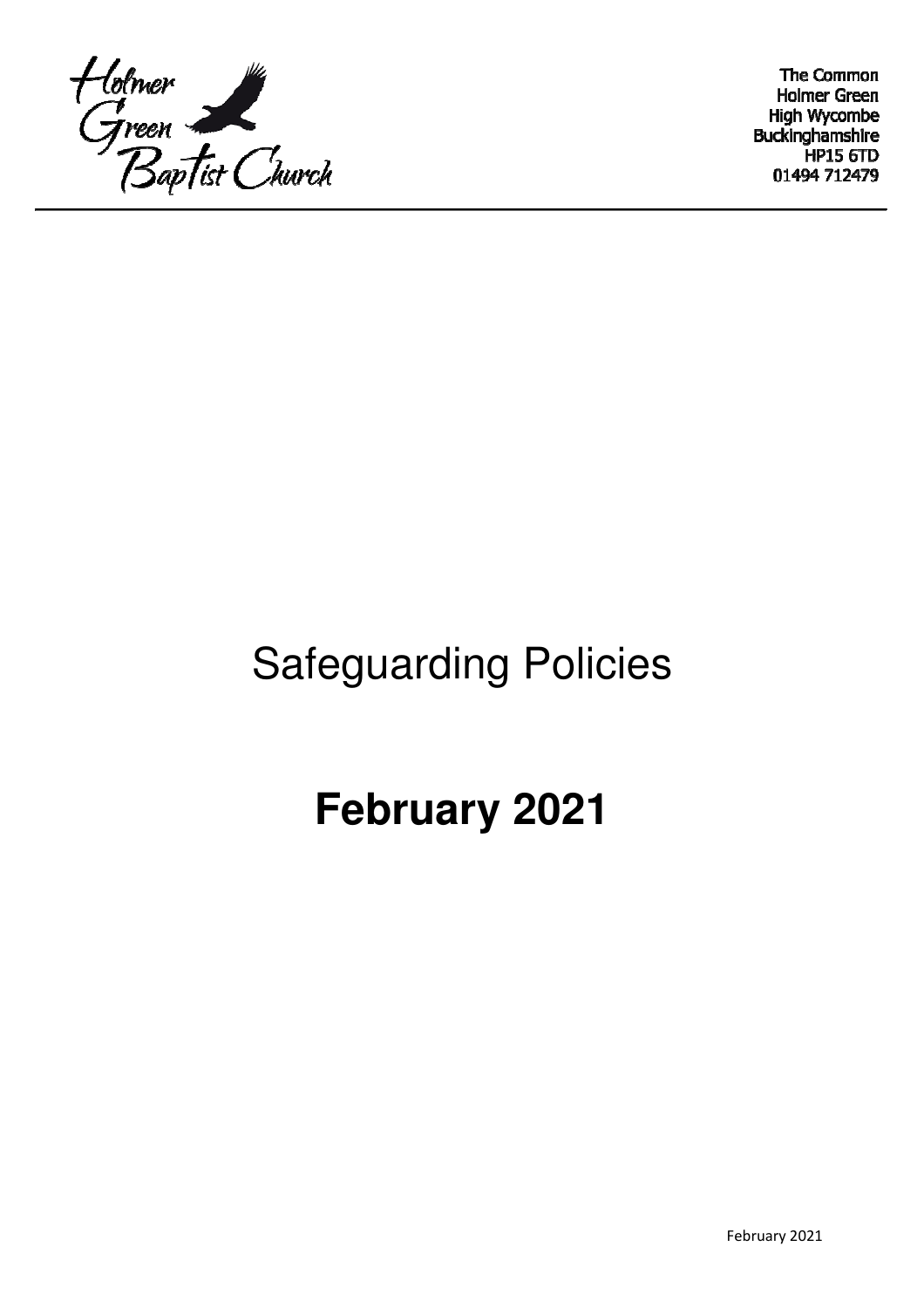# Contact Details

## **Designated Person for Safeguarding**

Name : Andrea Coventry Contact Number : 07773 468236

## **Deputy Designated Person for Safeguarding**

Name : Chris Davy Contact Number : 07771 798646

## **Safeguarding Trustee**

Name : Claire Spinks-Gillen Contact Number : 01494 259288

## **Regional Minister**

Name : Stephen Copson Contact Number : 01462 442548

## **Baptist Association Support Services Team**

Contact Number : 01235 517706

## **High Wycombe Police**

Contact Number : 01865 841148 or 01865 841101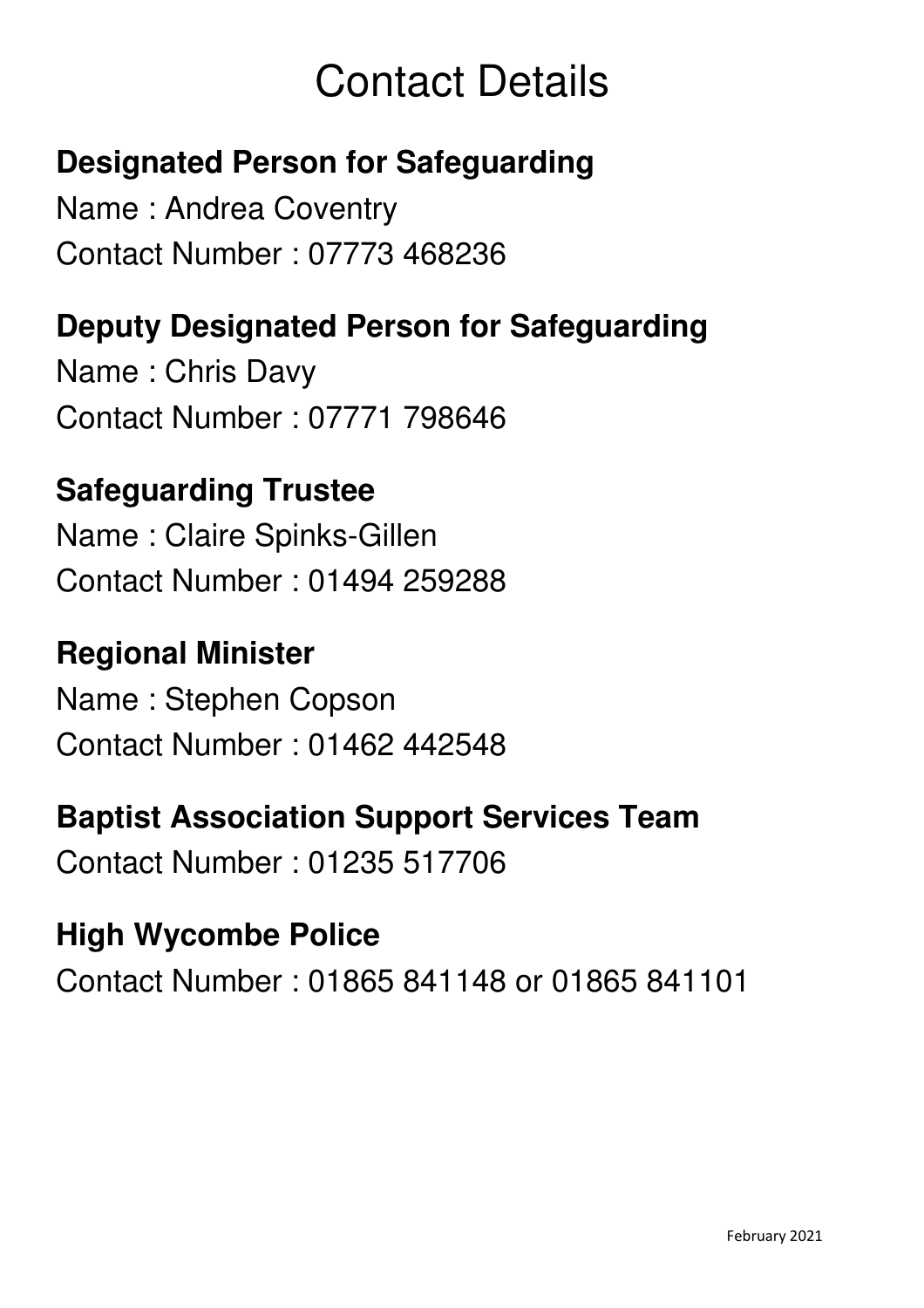# **Index**

## Safeguarding Policy Statement

## Child Protection Policy

| Part 1                | <b>Responding to Concern</b>                            |
|-----------------------|---------------------------------------------------------|
| Part 2                | Safe Recruitment, Support and Supervision of<br>Workers |
| Part 3                | Safe Behaviour: A code of behaviour for<br>workers      |
| Part 4                | Safe Practice and Safe Premises                         |
| Part 5                | A Safe Community                                        |
|                       | Appendix 1 Child Consent Form                           |
|                       | Appendix 2 Young Person Consent Form                    |
|                       | Appendix 3 Accident Form                                |
|                       | Appendix 4 Incident Form                                |
| Appendix 5 Body Chart |                                                         |
|                       | Appendix 6 Flow Diagram                                 |
|                       |                                                         |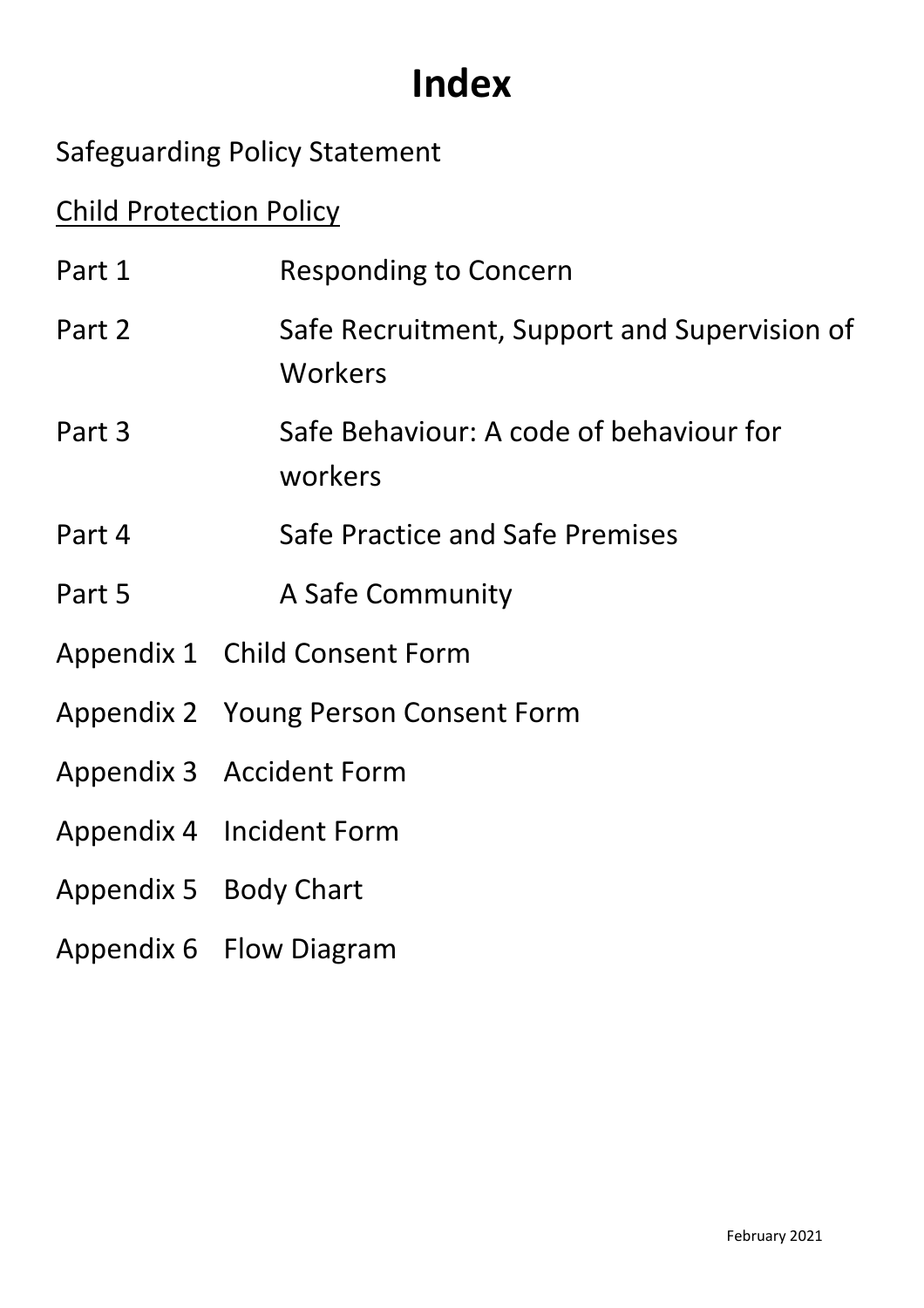## **Safeguarding Children and Young People at Holmer Green Baptist Church**

The vision of Holmer Green Baptist Church ("the Church") is: **Called to serve God and share His love with others.**

In fulfilling this vision the church

- has a programme of activities with children and young people
- welcomes children and young people into the life of the church community
- makes its premises available to organisations working with children and young people

The Church recognises its responsibilities for the safeguarding of all children and young people under the age of 18 (regardless of gender, ethnicity or ability) as set out in The Children Act 1989 and 2004, Safe from Harm (HM Government 1994) and Working Together to Safeguard Children (HM Government 2010).

As members of this Church we commit ourselves to the nurturing, protection and safeguarding of all children and young people associated with the church and will pray for them regularly.

In pursuit of this we commit ourselves to the following policies and to the development of procedures to ensure their implementation.

## **Prevention and reporting of abuse and responding to concern**

It is the duty of each Church Member and each member of the wider church family to prevent the physical, sexual and emotional abuse of children and young people and the duty of all to respond to concerns about the well-being of children and young people and to report any child abuse disclosed, discovered or suspected. The Church will fully co-operate with any statutory investigation into any suspected abuse linked with the Church.

## **Safe recruitment, support and supervision of workers**

The Church will exercise proper care in the selection and appointment of those working with children and young people, whether paid or voluntary. All workers will be provided with appropriate training, support and supervision to promote the safeguarding of children.

## **Safe behaviour: a code of behaviour for workers**

The Church will adopt a code of behaviour for all who are appointed to work with children and young people so that all children and young people are shown the respect that is due to them.

## **Safe practice and safe premises**

The Church is committed to providing a safe environment for activities with children and young people and will adopt ways of working with children and young people that promote their safety and well-being.

## **A safe community**

The Church is committed to the prevention of bullying of children and young people. The church will seek to ensure that the behaviour of any who may pose a risk to children and young people in the community of the church is managed appropriately.

#### **Responsible people**

The Church has appointed a Safeguarding Trustee to oversee and monitor implementation of the policy and procedures on behalf of the Church's charity trustees.

The church has appointed a Designated Person for Safeguarding, and a deputy, to:

- advise the church on any matters related to the safeguarding of children and young people
- take the appropriate action when abuse is disclosed, discovered or suspected.

## **Policy and procedures**

A copy of the policy statement will be displayed permanently on the noticeboard in the foyer.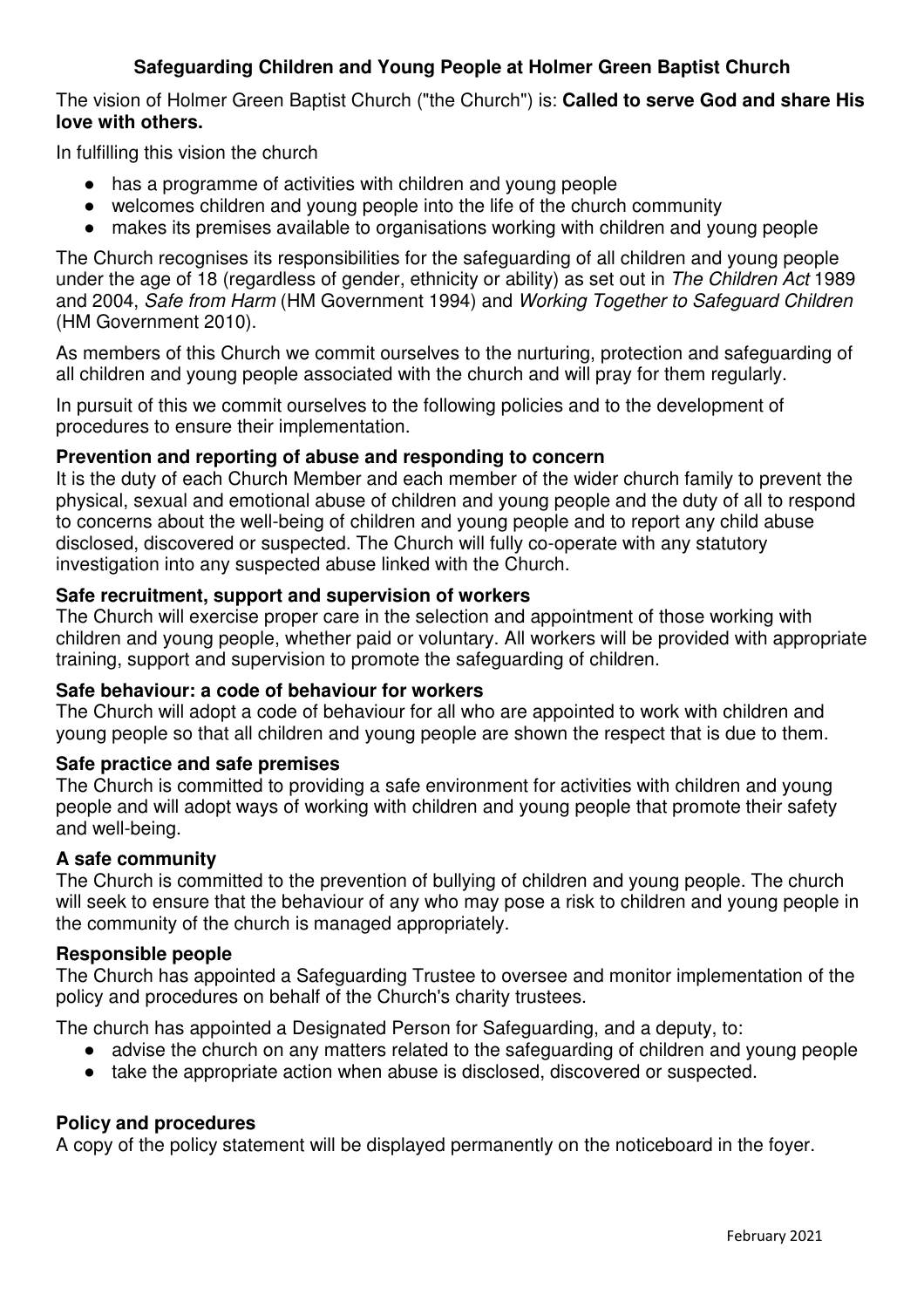Each worker with children and young people whether paid or voluntary will be sent a full copy of the policy and procedures (via e-mail and they will be required to acknowledge this by return) and will be required to follow them.

A full copy of the policy and procedures will be made available on request to any member of the church, the parents or carers of any child or young person from the church or any other person associated with the Church.

The policy and procedures will be monitored and reviewed at least annually.

The policy statement will be read annually at the Church AGM in March together with a report on the outcome of the annual review.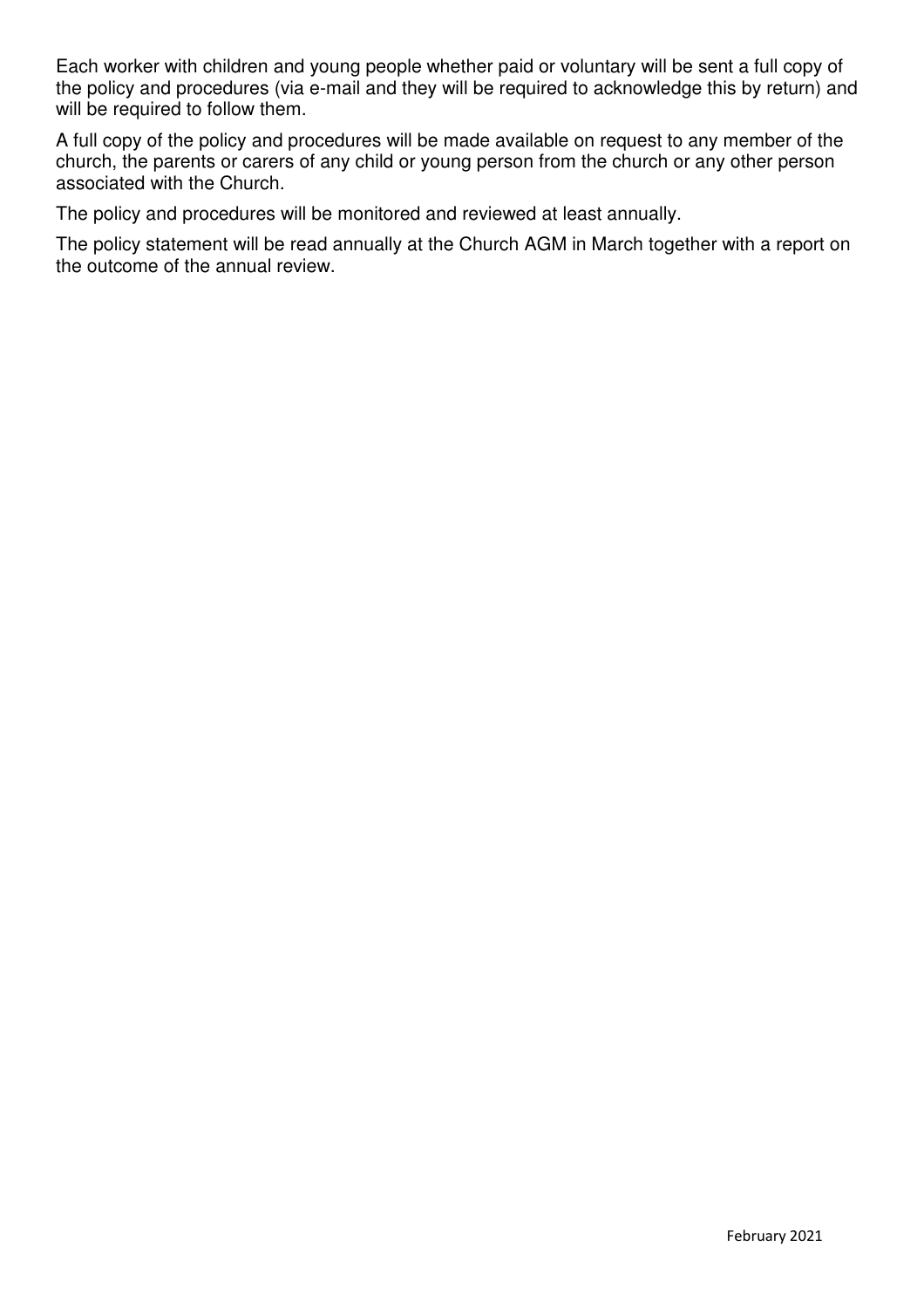## **A. Responding to concern**

## 1) Understanding, Recognising and Responding to Abuse

Abuse and neglect are forms of maltreatment of a child. Somebody may abuse or neglect a child by inflicting harm, or by failing to act to prevent harm. Children may be abused in a family or in an institutional or community setting; by those known to them or, more rarely, by a stranger. They may be abused by an adult or adults or another child or children.

#### 2) How to respond when someone wants to talk about harm or abuse

- Listen-and keep listening
- Don't question
- Avoid passing judgement on what you are told
- Never promise confidentiality
- Explain what you intend to do and don't delay in taking action
- Contact the Designated Person for Safeguarding or in their absence take action yourself
- Write down what is said details below

#### 3) What to do when a child talks about harm or abuse

- You need to make a careful written record of what has been observed as follows:
	- Make notes as soon as possible (preferably within one hour of the child talking) including a description of any injury, its size and a drawing of its location and shape on the child's body.
	- Write down exactly what the child has said and when s/he said it, what was said in reply and what was happening immediately beforehand (e.g. a description of the activity).
	- Write down dates and times of these events and when the record was made.
	- Write down any action taken and keep all hand-written notes even if subsequently typed up.

These notes will be passed on to the Designated Person for Safeguarding to assist them should the matter need to be referred to Children's Social Care Team. Any referral to Children's Social Care Team will be confirmed by the referrer in writing within 48 hours. All documents including copies of everything sent to Children's Social Care Team, will be signed by you, dated and kept at the Holmer Green Baptist Church office.

#### 4) Responding to concerns for a child or an allegation of abuse

Where possible, concerns will be passed to the Designated Person for Safeguarding (or Deputy Designated Person for Safeguarding) but difficulty in contacting these individual(s) should not delay action being taken.

If there is a concern that a child may have been harmed or abused, the Designated Person for Safeguarding will act as follows.

- 4.i) Where a child has a physical injury or symptom of neglect:
	- Contact Children's Social Care Team if there are concerns that a child may have been deliberately hurt, is at risk of 'significant harm' or is afraid to return home. Do not tell the parents, or other people involved.
	- If a child needs urgent medical attention an ambulance will be called or they will be taken to hospital, informing the parents/carers afterwards of the action that was taken.
	- The hospital staff will be informed of any child protection concerns.

4.ii) Where there are allegations or concerns of sexual abuse:

● Contact Children's Social Care Team. DO NOT try to investigate the matter.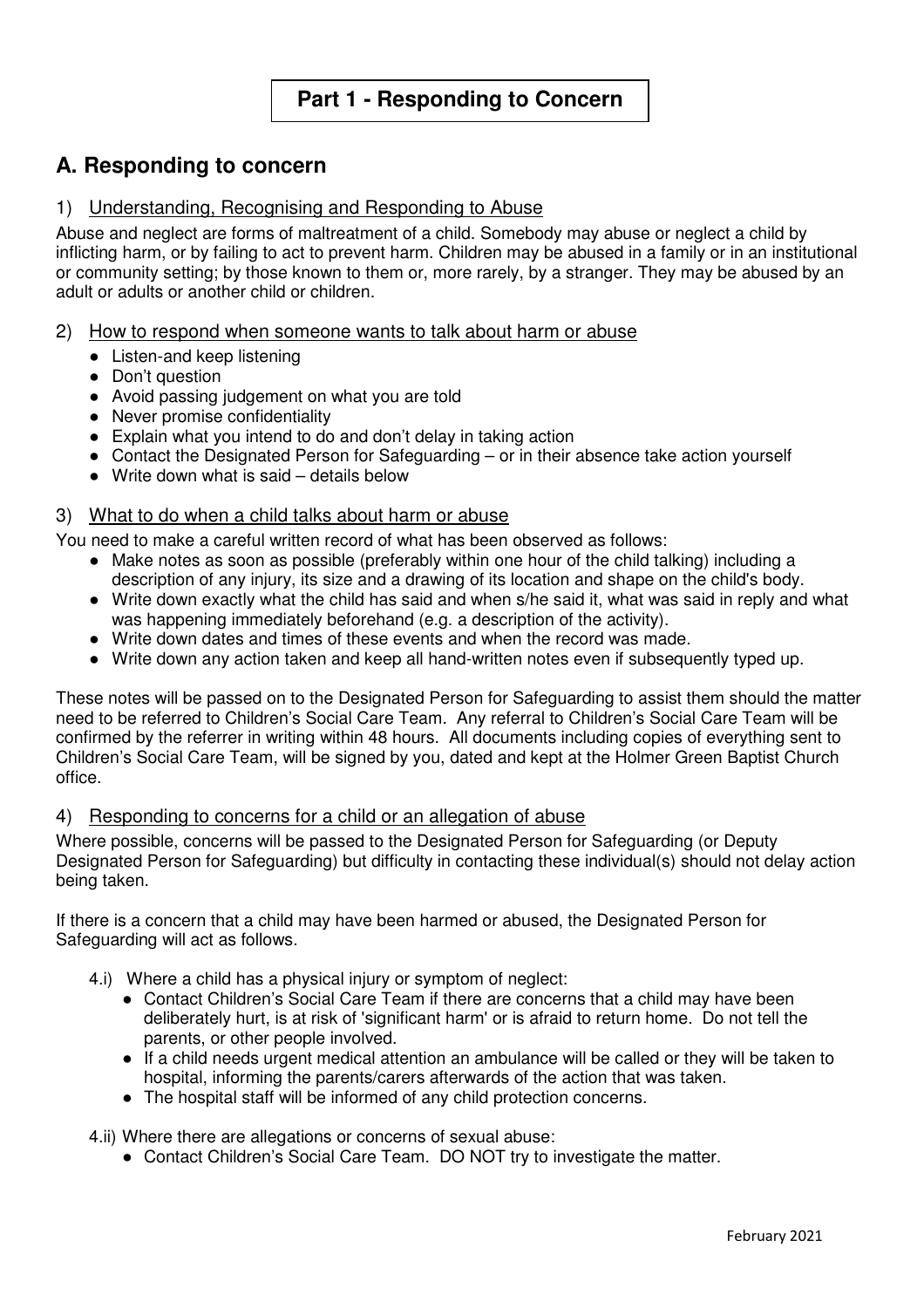- In the case of very severe sexual assault (such as rape), which may have occurred over the last few days, and where it has not been possible to get an immediate response from Children's Social Care Team, contact the police.
- Do not touch or tamper with any evidence, such as stained clothing.
- DO NOT tell other people including the parents / carers; they could be involved.
- Keep information on a need-to-know basis so that any alleged perpetrator is not 'tipped off'.

Should the Designated Person for Safeguarding not feel it necessary to refer the matter to Children's Social Care Team but you (or anyone else) have serious concerns for the child's safety, then you will contact the relevant authorities directly. The safety of the child over-rides all other considerations and it is important to remember that sexual abuse of children is a serious crime.

If the allegation is against a Church leader who has responsibility for implementing the Policy, you will refer it directly to Children's Social Care Team or seek appropriate professional advice, e.g. from the Regional Minister.

## **B. Third Party Allegations and Referrals**

Where a third party alleges abuse towards a child, your role is to gather as much information as possible from this person. The third party will be advised that the information they have provided will be shared with the Designated Person for Safeguarding and may result in a referral to the Children's Social Care Team with their details. This is so that Children's Social Care Team can contact them if necessary.

## **C. Allegations against Workers**

- The advice of Children's Social Care Team and the police will be sought before taking any action such as suspension of employment.
- During an enquiry, the worker will be supervised as closely as possible without raising suspicion during the period between the matter coming to our attention, the authorities being informed and the appropriate action being taken.
- The suspension of a worker following an allegation is by definition a neutral act but may be necessary because the priority is to protect children from possible further abuse or from being influenced in any way by the alleged perpetrator.
- It may be necessary, for the sake of the child (or to satisfy the needs of an investigation) for the alleged perpetrator to worship somewhere else and in such cases the new church leaders will be informed of the reasons.

## **D. Pastoral care**

When an allegation/suspicion arises in the Church, a period of investigation will follow, which will be stressful for all involved.

- Support will be offered to the suspected perpetrator without compromising the children or their families.
- This is one reason for limiting information in relation to allegations of abuse on a need–to-know basis. In this way leaders, not privy to the detail are free to offer support to other parties, including the suspected perpetrator.
- Where an investigation is under way, this support will be provided with the knowledge of the child protection authorities.
- The Church will ensure that one person is responsible for dealing with the authorities, another offers support to the victim and their family, and another gives pastoral care to the alleged perpetrator. It may be necessary to appoint another person to support the perpetrator's family.
- Where the perpetrator accepts some responsibility, they will be encouraged to seek specialised interventions/treatment to reduce the risk of re-offending. This may only be appropriate once the investigation and legal processes have been completed.

## **E. False Allegations**

False allegations are possible: all allegations will be properly investigated in an endeavour to establish the truth.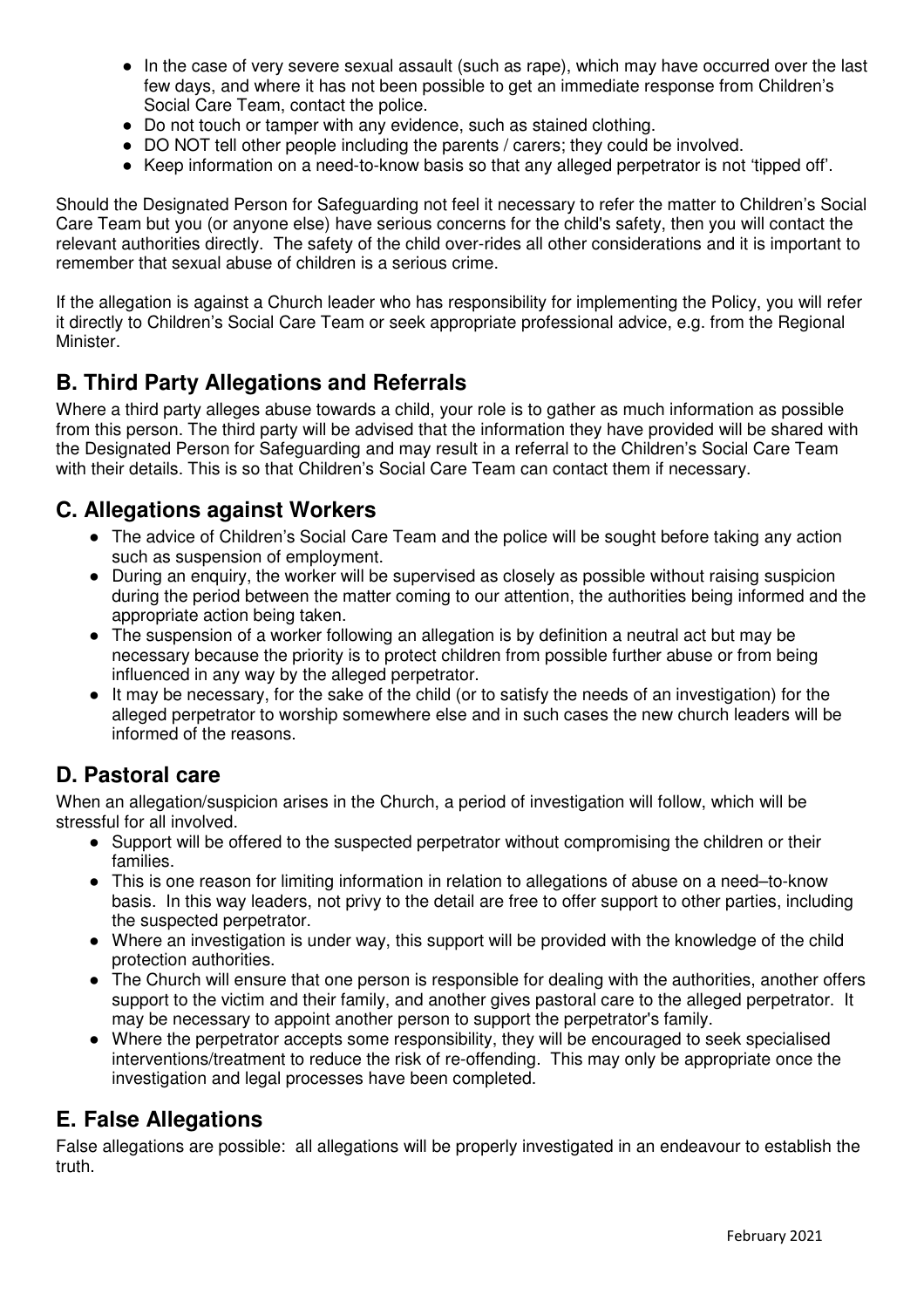## **F. Allegations against children/young people**

Children and young people are curious about the opposite sex. However, where a child is in a position of power, has responsibility over another child (as in a babysitting arrangement) and abuses that trust through some sexual activity, then this is abusive. Where one child introduces another child to some ageinappropriate sexual activity or forces themselves onto a child this is abusive. Such situations will be taken as seriously as if an adult were involved, because the effects on the child victim can be as great.

Instances such as these are investigated by the child protection agencies in the same way as if an adult were involved, though it is likely that the perpetrator would also be regarded as a victim in their own right. The possibility is that they have also been abused. Since sexual abuse can be addictive and other children could be victims now or in the future, it is important to take the matter seriously and we will need to deal with this as we would any other allegation. It cannot be assumed that young people will grow out of it. Most adult sex offenders started abusing in their teens (or even younger).

#### **In Summary**

A hand-written record must be made of the concern using a standard incident report form (Appendix 3) and the concern must be passed on to the church DPS within 24 hours.

The written record should: be made as soon as possible after the event; be legible; include the name, date of birth and address of the child or adult at risk; include the nature of any concerns and description of any bruising or injuries that have been noticed; include an exact record of what the child or adult at risk has said, using their own words where possible; include any action taken; be signed and dated; be kept secure and confidential (available only to the DPS and others responsible for safeguarding).

The report will be reviewed by the DPS with any other relevant information and a decision will be taken (often in liaison with others) as to what action should follow. See appendix 2 for examples of possible actions. Any formal referral to the police or Social Services should normally be made within 24 hours of receiving the report.

The Local Baptist Association Safeguarding Contact should be made aware of any referrals to the statutory authorities.

Support should be offered to all parties affected by any safeguarding concerns (this could be the church as a whole, but more specifically victims; alleged perpetrators; children; adults at risk; other family members; church workers; the DPS; Minister; members of the leadership team.

Where formal referrals are made, reports may need to be made to the Disclosure and Barring Service (DBS) and the Charity Commission.

**STAGE 2 – The Designated Person for Safeguarding (DPS)** *The DPS receives the report of concern and then has a duty to:* **REVIEW AND REPORT**

**STAGE 1 – The Worker**

*A worker/church attendee has a concern about the welfare of a child, adult at risk, or the behaviour of an individual.*

*The person who has the concern has a duty to:* 

**RECOGNISE, RESPOND AND RECORD**

#### **STAGE 3 – The Next Steps**

*After the decision has been made as to what action should be taken, the DPS, Safeguarding Trustee and the Minister may have a duty to:* 

**SUPPORT AND REPORT**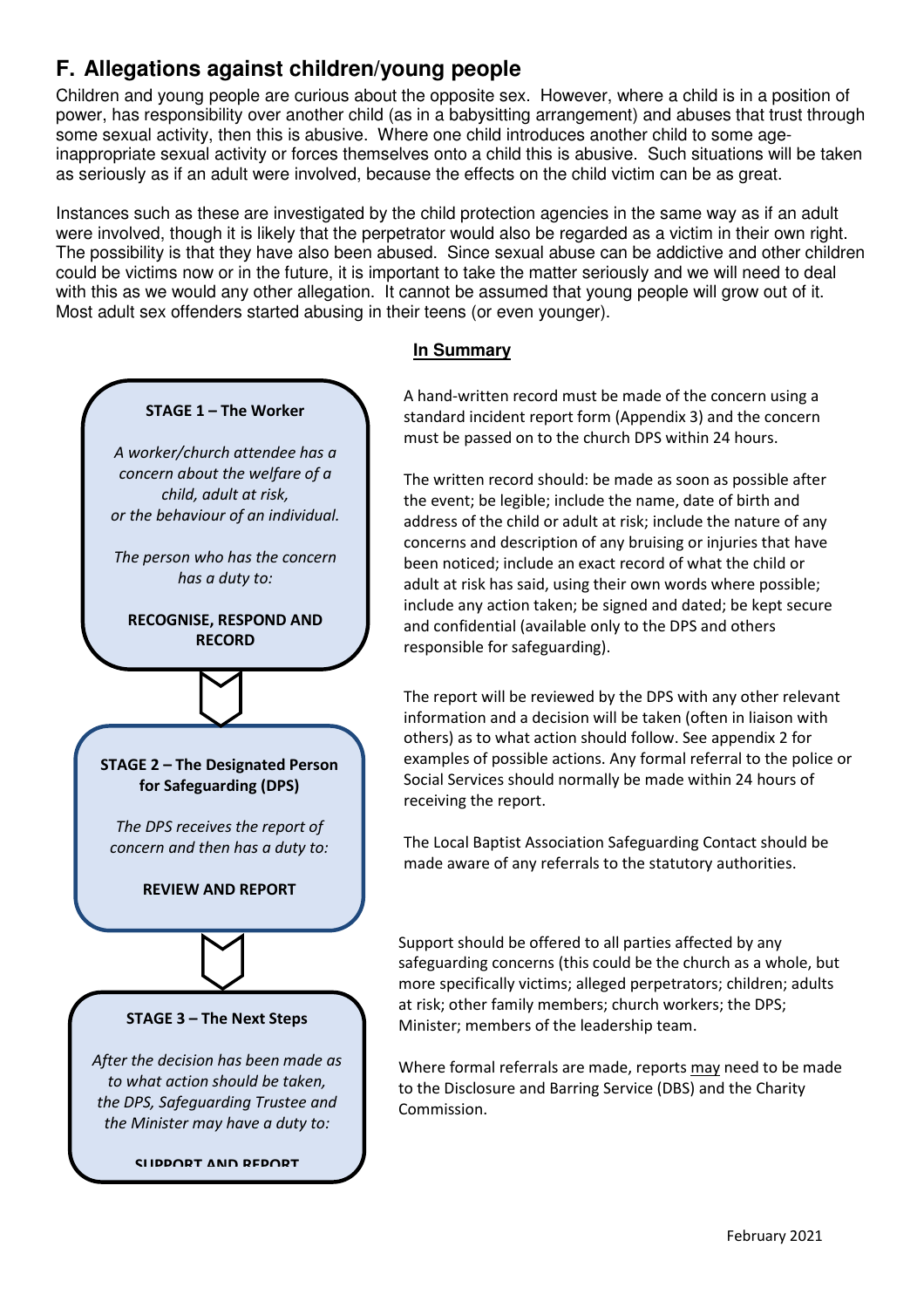If the DPS is not available, or is implicated in the situation, any reports or concerns should be passed to another member of the church Safeguarding Team.

> **If you think that anyone is in imminent danger of harm, a report should be made immediately to the police by calling 999**.

## **Part 2- Safe Recruitment, Support and Supervision**

## **A. Application**

Under the Criminal Justice and Court Services Act 2000, it is an offence for anyone disqualified from working with children and young people to knowingly apply, accept or offer to work with children. The Act specifically includes trustees of charities working with children. This means that a person banned from working with children cannot serve as a trustee of a church. It is also a criminal offence to knowingly offer work with children to an individual who is so disqualified or to knowingly allow such an individual to continue to work with children.

It will be made clear in job advertisements, at interview and on application forms that all those having contact with children or young people will be asked to agree to an enhanced Disclosure and Barring Service (DBS) check being carried out before the position is confirmed.

#### 1) References

Formal references will be requested.

Where applicable an applicant's UK residency status and/or right to work in the UK will be checked.

#### 2) Interviews

All prospective workers will have an interview.

## **A. Appointment and Supervision**

The Church's safeguarding policy as well as the practical expectations will be discussed with the applicant. The worker will be required to sign their agreement in acceptance of and agreement to the procedures.

Any appointee will have a written agreement which includes a clear role description, lines of accountability to the church leadership and an assigned supervisor with regular opportunities for planned meetings so that work can be discussed, issues aired and areas of concern dealt with.

It is also advisable to have a probationary period (say 6 months) before the appointment is confirmed.

There will be regular team meetings to review procedures to ensure a common approach, sharing of concerns and identifying other matters that may need clarification and guidance.

#### 1) Training

It is important that all workers understand the agreed procedures for protecting children.

Child protection training must be attended at least once every 3 years.

Training for workers in relevant areas will be arranged, e.g. first aid, food hygiene.

#### 2) Young People

Young people under 18 may be used as helpers but such helpers will be responsible to a named worker and will never be in a position where they are providing unsupervised care of children. As they will never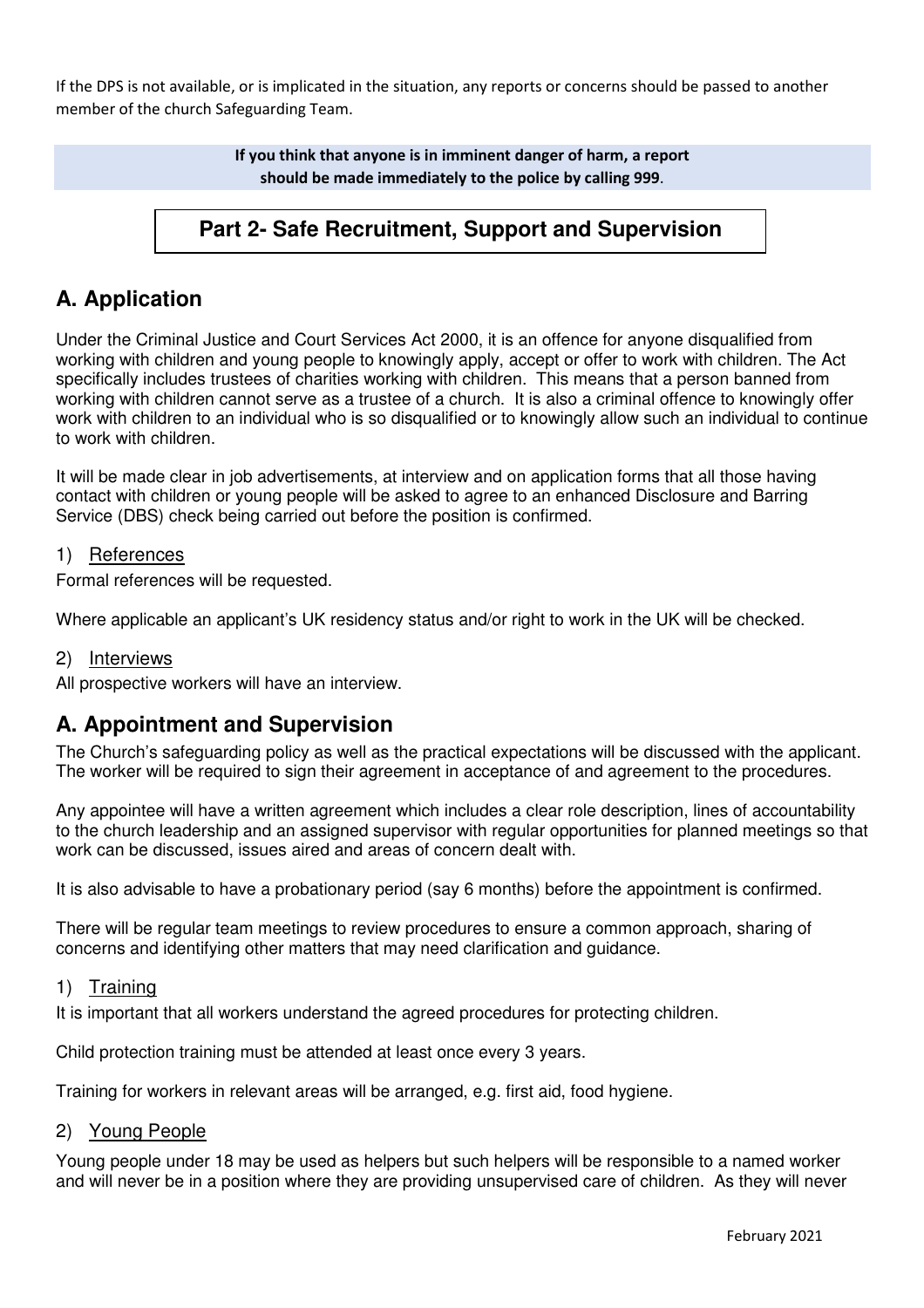be in unsupervised care they don't need a DBS. However, those under 18 years old will be required to provide a reference from an unrelated adult who has known them for 2 years.

When a young helper reaches the age of 18 the full recruitment process will be applied.

## **Part 3- Safe behaviour: a code of behaviour for workers**

## **A. Overview/code of behaviour**

The aim of these general guidelines is to ensure quality childcare, protect children from possible abuse and workers from false accusation.

- Workers should treat all children /young people with dignity and respect in attitude, language and actions.
- Use age-appropriate language and tone of voice.
- Do not engage in any of the following;
	- o Invading the privacy of children or young people when they are using the toilet or shower.
	- o Rough games including contact between a leader and a child or young person.
	- o Sexually provocative games.
	- o Making sexually suggestive comments.
	- o Scapegoating, ridiculing or rejecting a child or young person.
- When it is necessary to control and discipline children and young people, this should be done without using physical punishment. A situation may arise where a child or young person needs to be restrained in order to protect them or a third person.
- No one should normally be left working alone with children and young people, but as part of a team showing mutual responsibility for each team member.
	- o If there are insufficient leaders for groups, then internal doors should be left open.
	- $\circ$  At least two people are present before external doors are opened for an event.
- If workers do find themselves on their own they should;
	- o Assess the risk of sending child/young person home
	- o Phone another team member and let them know the situation
	- o Get a second trained leader as soon as possible
	- o Write down a record of what happened
- If a child or young person wants to talk on a one-to-one basis you should make sure that:
	- o You try to hold the conversation in a corner of a room where other people are.
	- $\circ$  Or if you are in a room on your own, leave the door open.
	- o Or you make sure another team member knows.
- Consideration should be given to how many workers should be involved with the group and whether they should be male or female workers or both.
- The only adults allowed to participate in children's and young people's activities are those appointed and trained as children's/youth workers. The leader of the activity should be aware of any other adults who are in the building.
- The parents/carers may or may not attend church and it is important therefore they have been given information about the group including contact telephone numbers. It may also be useful for the church/organisation to issue formal identification.

Below are suggested ratios of adults to children, recommended for all activities with children and young people.

| Age group         | <b>Adult Helpers</b> | Number of<br>Children |
|-------------------|----------------------|-----------------------|
| 2 years and under |                      |                       |
| 3 years           |                      |                       |
| 4 to 7 years      |                      |                       |
| 8 years or older  |                      |                       |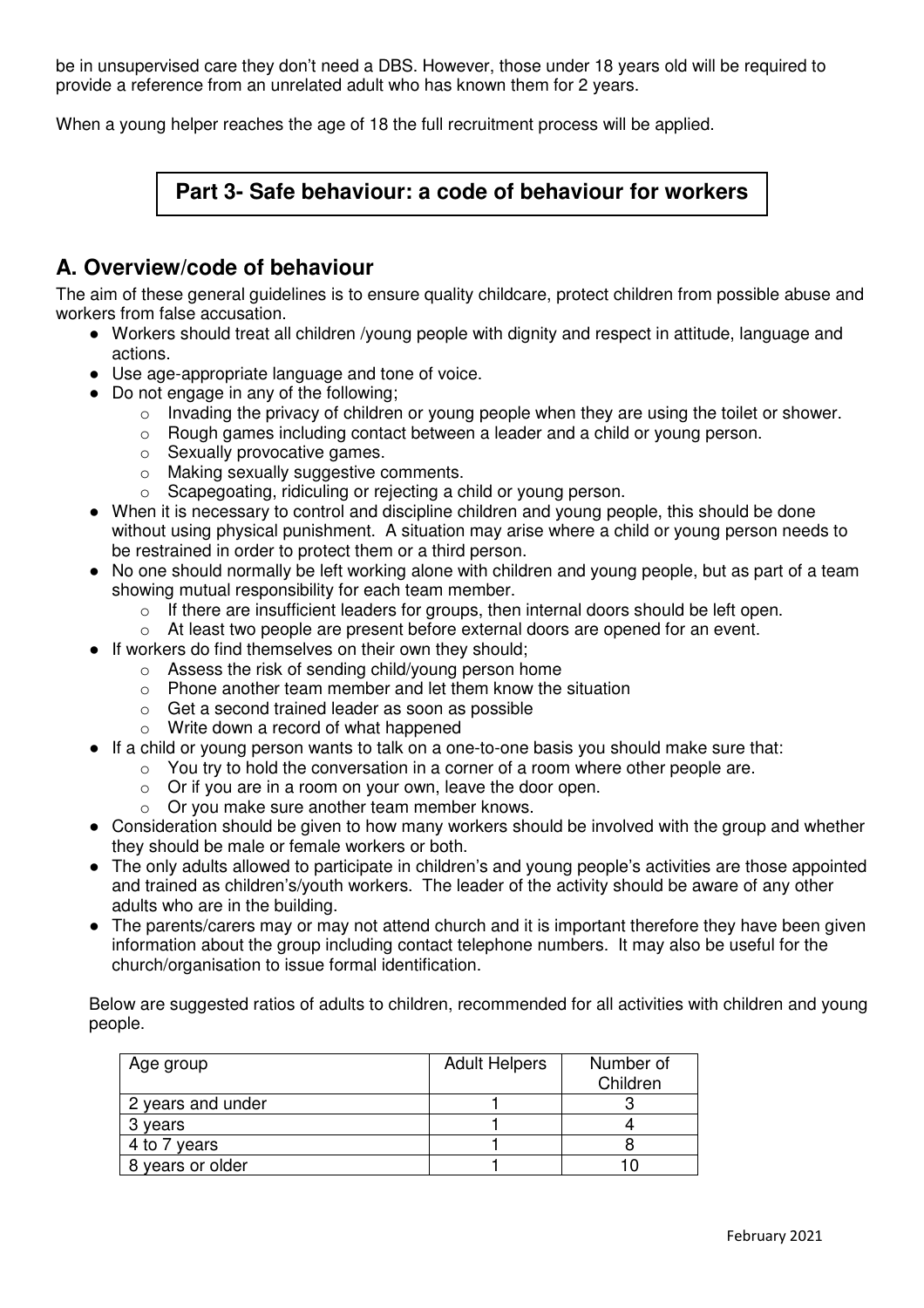- The level of personal care (e.g. toileting) must be appropriate and related to the age of the child whilst also accepting that some children have special needs.
- No person under 18 years of age should be left in sole charge of any children of any age. Nor should children or young people attending a group be left alone at any time.

## **B. Taking Care of Touching**

- Keep everything public. A hug in the context of a group is very different from a hug behind closed doors.
- Touch should be related to the child's needs, not the worker's.
- Touch should be age-appropriate and generally initiated by the child rather than the worker.
- Avoid any physical activity that is, or may be thought to be, sexually stimulating to the adult or the child.
- Children are entitled to privacy to ensure personal dignity.
- Children have the right to decide how much physical contact they have with others, except in exceptional circumstances when they need medical attention.
- When giving first aid (or applying sun cream etc.), encourage the child to do what they can manage themselves, but consider the child's best interests and give appropriate help where necessary.
- Team members should monitor one another in the area of physical contact. They are free to help each other by constructively challenging anything which could be misunderstood or misconstrued.

## **C. Mentoring**

If a worker is working as part of the recognised mentoring programme for the church with a young person:

- The parents of all young people involved in mentoring will sign a letter to say they are aware that the mentoring is happening and who it is with.
- A mentoring meeting should have an agreed start and end time and someone should be aware that you are meeting.
- Keep a basic record of dates of significant meetings, text messages and emails.
- Appropriate boundaries in regards to times and demand should be in place, i.e. not phoning during the night, etc.
- A written record should be kept of issues/decisions discussed at meetings.

## **D. Visiting Children or Young People at Home**

It is unlikely that workers will need to make a pastoral visit to children and their families at home on behalf of Holmer Green Baptist Church. If a situation occurs where it is needed then it can only be done with agreement of the Pastor.

## **E. Children with Special Needs**

Children and young people who have a disability can be at greater risk of abuse. They will often require more help with personal care, such as washing, dressing, toileting, feeding, mobility, etc. may have limited understanding and behave in a non age-appropriate way.

It is good practice to speak with the parents of children/young people with special needs and find out from them how best to assist the child or young person.

## **F. Children with no adult supervision**

When children turn up to and want to join in with church activities without the knowledge of their parents, we will:

- Welcome the child and try to establish their name, age, address and telephone number, and record their visit in a register.
- Ask the child if a parent/carer is aware of where they are. Phone and make contact.
- On leaving, give the child a consent form and explain it needs to be filled in and brought back next time.
- Without interrogating the child, you will need to find out as soon as possible whether they have any special needs (e.g. medication) so that you can respond appropriately in an emergency.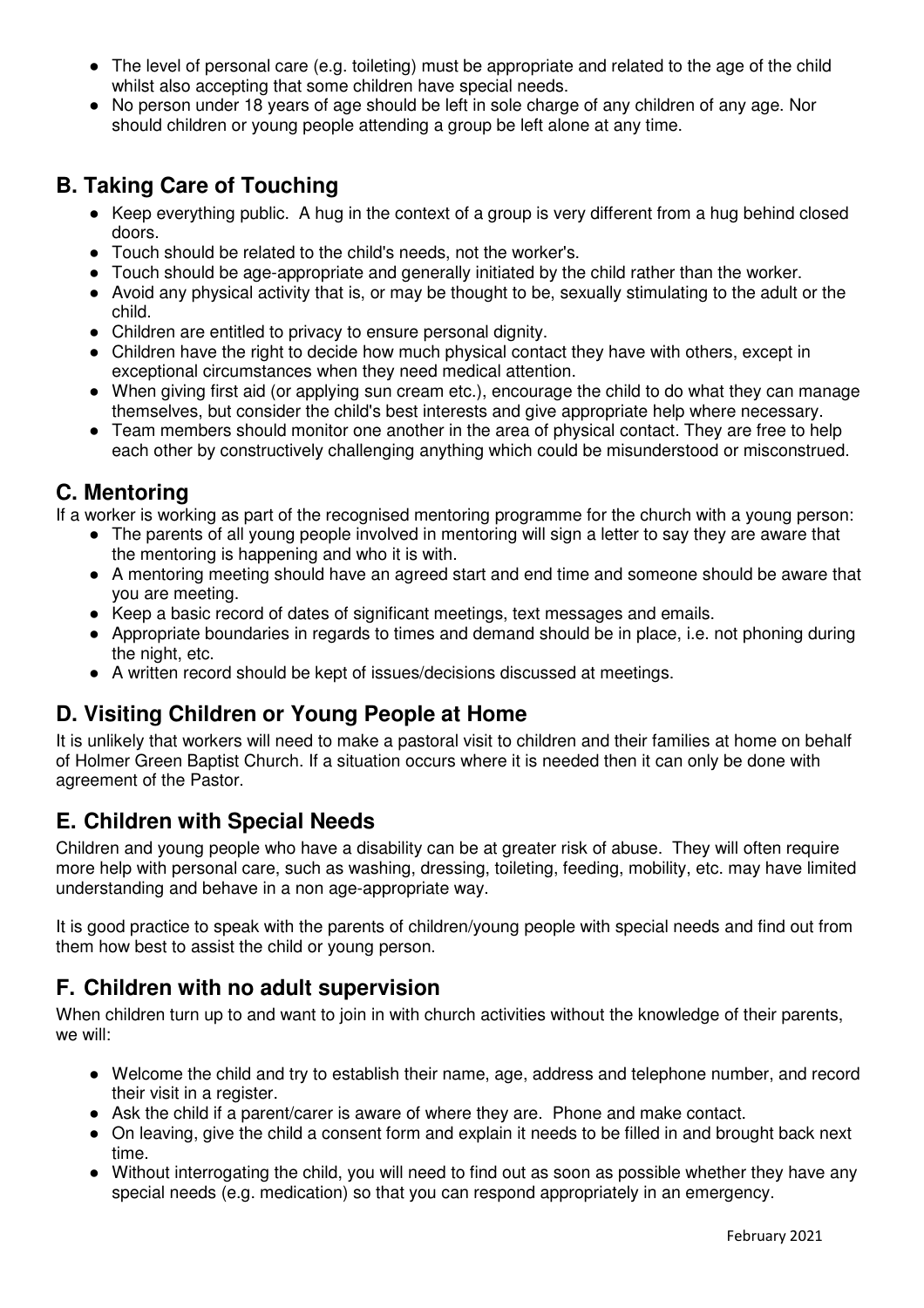## **G. Peer Group Activities for Young People**

All youth activities will be overseen by named adults who have been selected in accordance with agreed recruitment procedures. It is accepted that groups aged 16+ may benefit from being led and run by peers. In this situation adult leaders will contribute to programme planning and reviews and will always be readily available on the premises when peer-led activities take place.

## **H. Electronic Communication**

## 1) Modern Technologies and Safe Communication

A worker's role description will include an acknowledgement and approval of these technologies as a legitimate means of communicating with young people but should also include the expectations of the Church in relation to their use.

It is not appropriate to use these communication methods with primary school aged children, 11 years and younger.

On the general consent form parents/carers sign to agree that the young person can receive such communications.

## 2) Workers' Communication with Young People

All young people need to be aware of the protocols that workers follow in relation to email, messenger services, social networks and mobile phones including texting. It is important to remember that as well as the parent/carer, young people will have a right to decide whether they want a worker to have their email address or mobile telephone number and will not be pressurised into divulging information they would rather keep to themselves.

## 3) Email

Email is sometimes used by workers to remind young people about meetings. If email is being used workers will ensure messages are in the public domain by copying each message to the Designated Person for Safeguarding (safeguardingofficer@holmergreenbaptist.org.uk). It is important workers use clear and unambiguous language to reduce the risk of misinterpretation, and although it should be obvious when an email is ending, workers should never use inappropriate terms such as 'luv' to round things off.

#### 4) Communicating using Instant Messaging (e.g. MSN Messenger, AOL AIM, Yahoo Messenger, Facebook)

Instant messenger should be kept to an absolute minimum. Workers should save significant conversations as a text and also keep a log of any significant communication stating with whom and when they communicated.

## 5) Mobile Phones

Particular diligence needs to be applied when workers use mobile phones to communicate with young people:

- All mobile phone use will be primarily about information sharing.
- Workers should keep a log of significant conversations/texts.
- Any texts or conversations that raise concerns should be passed on/shown to the worker's supervisor.
- Workers should use clear language, particularly when texting, and should not use words such as 'luv' or abbreviations like 'lol' which could mean 'laugh out loud' or 'lots of love'.
- Paid children's/young people's workers are issued with a mobile phone under a contract that provides itemised billing.
- Workers should not take photos on their personal equipment.

## 6) Social Networks

If a worker allows their personal site to be accessed by young people;

- It is essential that all content including photos is suitable.
- Be aware of age limits on social network sites.
- All communication should be kept in the public domain.
- Copy other workers into communication if needed to keep transparency.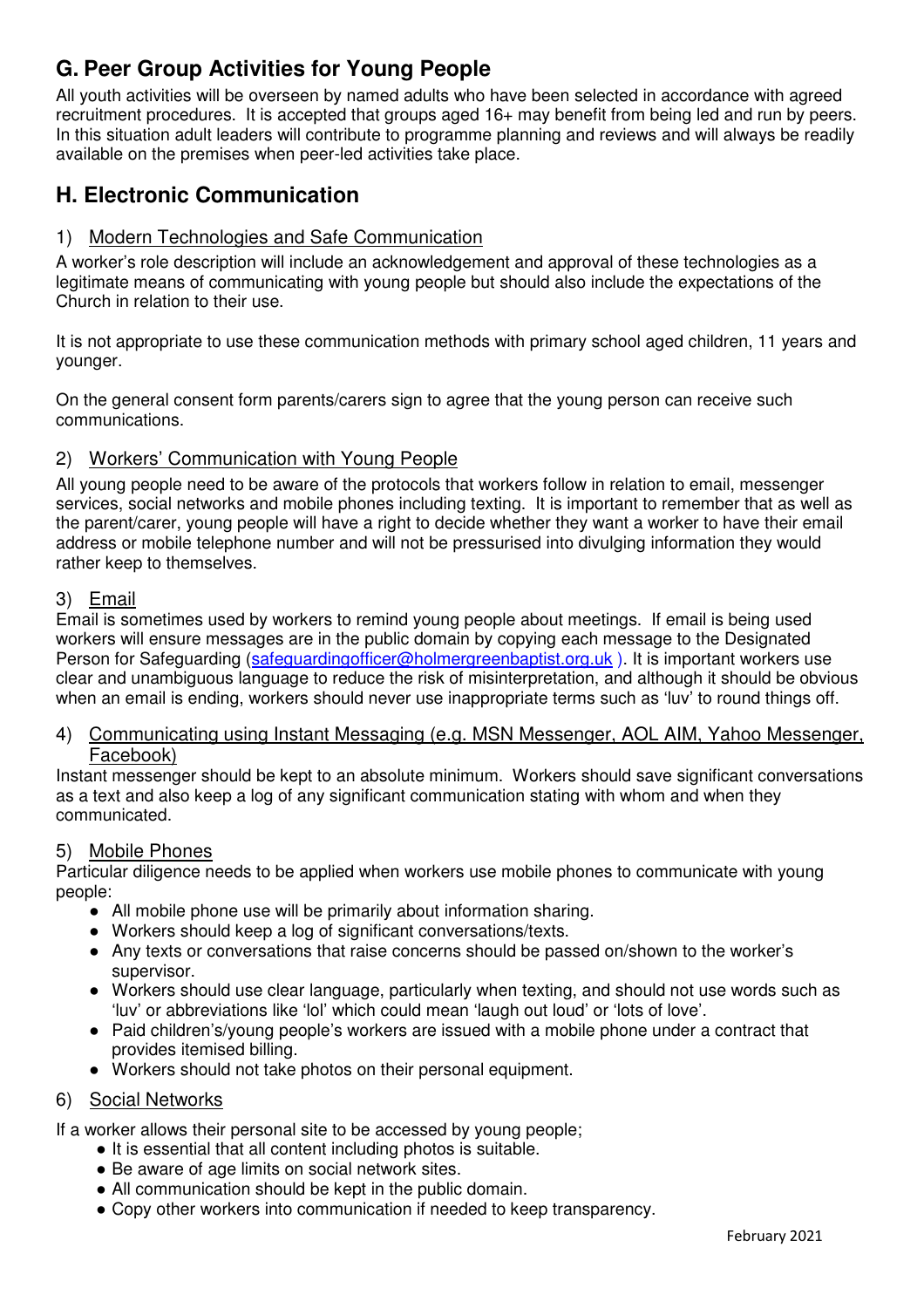## 7) Taking Video and Photographs of Children

Since the introduction of the Data Protection Act in 1998, churches must be very careful if they use still or moving images of clearly identifiable people. There are several issues to be aware of:

- Permission must be obtained, via the consent form, of all children who will appear in a photograph or video before the photograph is taken or footage recorded.
- It must be made clear why that person's image is being used, what you will be using it for, and who might want to look at the pictures.
- If images are being taken at an event attended by large crowds, such as a sports event, this is regarded as a public area and permission from a crowd is not necessary.
- Many uses of photographs are not covered by the Data Protection Act 1998, including all photographs and video recordings for personal use, such as a parent/carer taking photographs at school sports days for the family photo album, or videoing a church nativity play.
- Children and young people under the age of 18 should not be identified by surname or other personal details, including e-mail or postal addresses, telephone or fax numbers.
- When using photographs of children and young people, it is preferable to use group pictures.

## **Part 4 - Safe practice and safe premises**

## **A. Safe practice and safe premises**

## 1) Consent forms

It is essential that we have important information about all children and young people involved in any activities at the church. This information is recorded on our consent forms (appendices 1 and 2) The first week someone attends we must have name, medical emergency information and a contact name and number. Then they must bring their form back with them.

### 2) 'Guidelines for Use of Holmer Green Baptist Church premises'

The responsible adult for an activity at Holmer Green Baptist Church must attend a briefing/training session for 'Guidelines for use of Holmer Green Baptist Church premises'.

#### 3) Health and Safety

All activities for children and young people will comply with the Church's current health and safety policy and will be conducted in accordance with 'Guidelines for Users of Holmer Green Baptist Church premises', with particular attention paid to the sections on Fire Action, First Aid, PAT testing, Health and Safety and Kitchen and Food Hygiene.

Whenever possible at all events involving preparation of food at least one worker will hold a valid Basic Food Hygiene Certificate.

Buildings being used for children's groups will be properly maintained. A representative from the children's / young people's work teams will take part in the annual health and safety review in order to consider all aspects of safety for all children and young people using the premises.

#### 4) Fire

It is the responsibility of all group leaders/responsible persons within the building to ensure the safety of themselves and those who are in their control. In addition, it is a legal requirement that all group leaders/responsible persons are familiar with the emergency procedures in the event of fire.

## 5) First Aid

Holmer Green Baptist Church has a number of trained First Aiders and a list showing who they are is on the noticeboard in the Church foyer. There is also an incident reporting book (located next to the First Aid Kit in the kitchen) which must be completed in the event of any accidents, injuries or incidents. There are two other First Aid kits located in the church and main hall.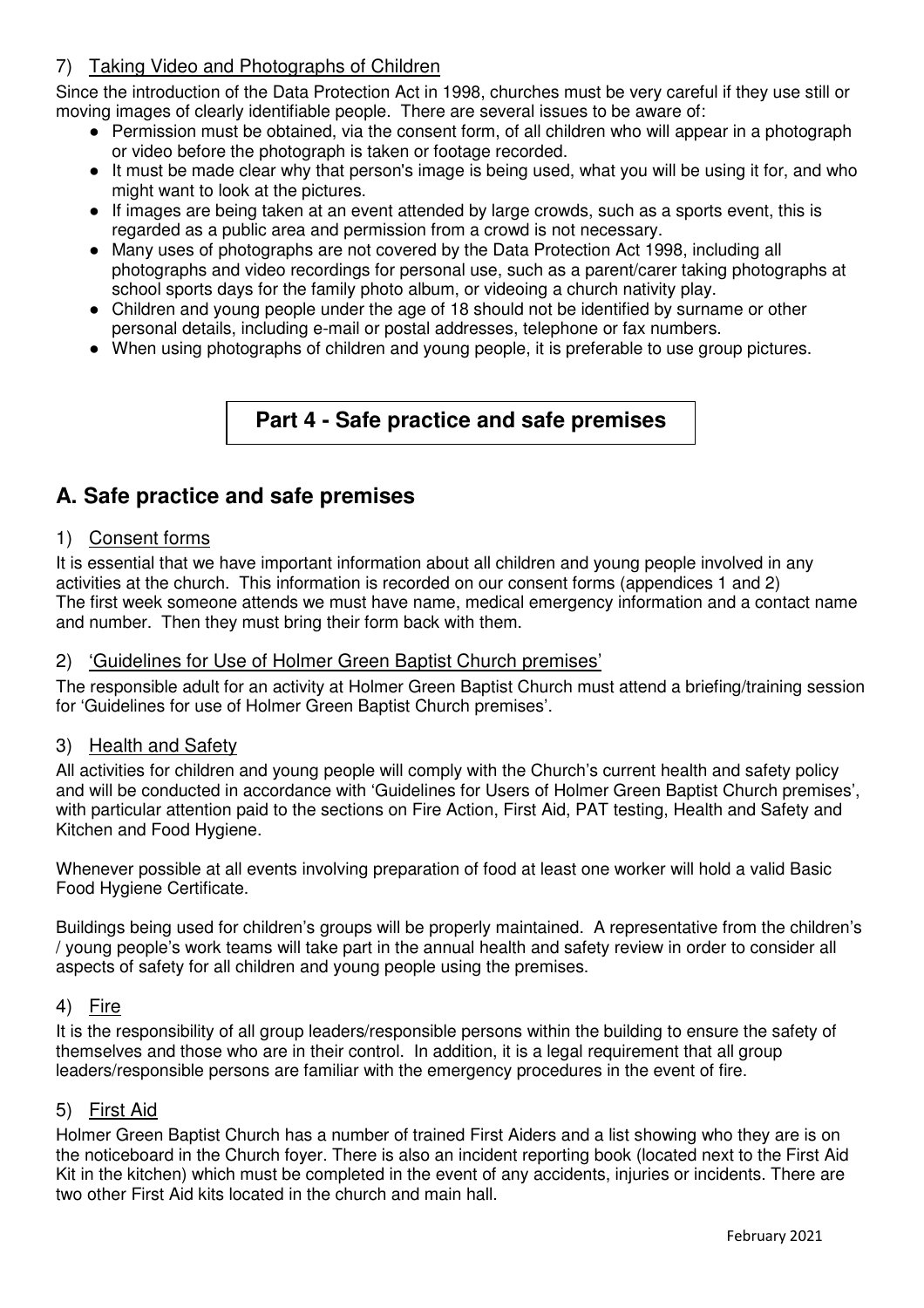The Health and Safety Officer ensures that the contents of the first aid boxes are checked on a regular basis. Completed accident forms should be passed on to the Health and Safety Officer.

Wherever possible, all Holmer Green Baptist Church groups will ensure that there is always a first aider present at events and activities.

### 6) Supervision of groups

Each Activity will have a nominated person for that particular activity. The nominated person needs to keep a register so that you know who is on the premises.

#### 7) Food Hygiene /Health and Hygiene

The Food Safety (General Food Hygiene) Regulations 1995 state that anyone who handles food or whose actions could affect its safety must comply with the regulations. It follows therefore that those with responsibility for food will need to possess the Basic Food Hygiene Certificate and be aware of food safety (preparation, handling and storage, disposal of waste, etc.).

#### 8)Transporting Children

These guidelines will apply to all drivers involved in the transportation of children and young people, on trips organised by or on behalf of the Church. They do not apply to private arrangements for transportation made, for example, between parties with parental responsibility.

Our practice on transporting children is as follows:

- Usually only those who have gone through the Church recruitment procedures for workers will transport children. When this is not possible drivers will pick up and drop off at pre-arranged places.
- All drivers will have read the Church's Child Protection Policy and agree to abide by it.
- Parental consent will be given for all journeys.
- At collection or dropping off points do not leave a child on their own. Make sure that children are collected by an appropriate adult.
- Drivers will be 21 or over and have held a full driving licence for at least two years.
- The driver must ensure that they have adequate insurance cover: The driver should declare to their insurers that they are participating in the activity of transporting people for the church. 'Business use' cover may be required. The response of the Insurance company may be different if the driver is being reimbursed. The vehicle will need to be road worthy.
- Workers may be alone with a child for short periods, for example when dropping off the last child. Consideration needs to be given to dropping off the least vulnerable child last and routes planned accordingly.
- Drivers will not spend unnecessary time alone in a car with a child.
- Make sure all children and young people are returned to pick up point.
- All hired minibuses used to transport children will have a small bus permit, the necessary insurance, a driver with a valid driving licence that entitles them to drive a minibus.
- If parents transport each other's children around other than trips organised by the church, for example to and from activities, such arrangements are the responsibility of the parents involved and not the responsibility of the Church.

#### 8) Risk Assessment

Before undertaking any activity the activity leader will ensure that a risk assessment is carried out and it is advisable to appoint someone specifically for this task.

#### 9) Insurance

Residential activity/camp organisers will ensure with the church treasurer that there is adequate insurance cover for the event activity. If the trip is at a centre it is also important to establish that there is appropriate public liability insurance.

## **B. Outings and overnight events**

● Before undertaking any outing or overnight activity a special risk assessment must be carried out.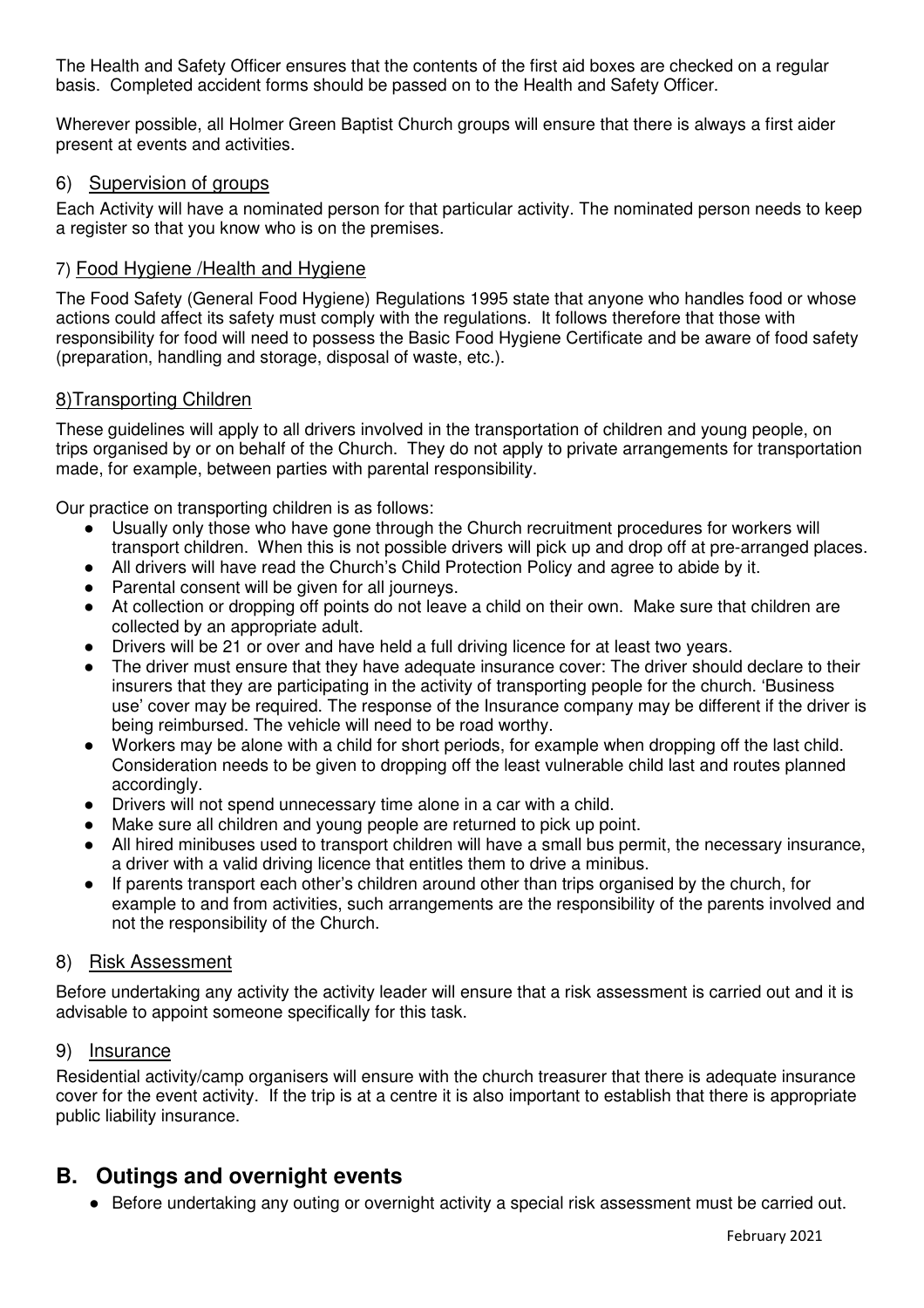- Parents will be informed in writing of all the arrangements.
- Consent forms will be obtained for each overnight activity.
- There will be leaders with first aid and food hygiene certificates with the group.

### 1) Sleeping Arrangements (Outings and overnight events)

Arrangements for residential holidays will be considered carefully. Workers will not share sleeping accommodation with fewer than three children. It may be acceptable for workers to share sleeping accommodation with children/young people in a large dormitory or on an activity such as youth hostelling where it is customary practice. Arrangements will be age-appropriate, provide security for the child/young person and be safe for children/young people and workers. The activity leader will ensure that parents understand what the arrangements will be.

#### 2) Adventurous Activities (Outings and overnight events)

No child will participate in adventurous activities without the written consent of the parent /carer. The residential activity/camp organisers will ensure that the staff engaged in such activities are properly trained and qualified and that the correct ratio of staff to children is met. At an activity centre or for an organisation whose own staff undertake such activities, if the activities come within the scope of the Adventure Activities Licensing Regulations 1996, the residential activity/camp organisers need to ensure that the premises are licensed.

## 3) Fire Safety (Outings and overnight events)

The residential activity/camp organisers will have a fire safety procedure, which will include the following:

- Everyone will be warned of the danger of fire. If the residential activity/camp is in a building then everyone must be made aware of the fire exits. A fire drill will be practised on the first day of the residential activity/camp.
- When using a building as a residential facility, ensure that the fire alarm is audible throughout the accommodation and that all signs and exits are clearly visible. It will also comply with fire regulations.
- In the case of an emergency, ensure measures are in place to alert children and young people with disabilities (e.g. a child who is hard of hearing).

#### 4) Safety (Outings and overnight events)

At all times, it is the responsibility of the workers to know the whereabouts of every child/young person participating in a residential activity/camp and this may include monitoring access on and off the site.

General safety rules will be applied as appropriate (e.g. no running round tents due to the risk of injury from tripping over guy lines).

#### 5) Swimming Trips

There will be an increased adult to child ratio for all swimming trips and prior to the trip the swimming ability of a child/young person will be established. A swimming consent for each child (or a copy) will be taken by the group leader on the trip.

## **Part 5 - Safe Community**

## **Bullying**

Bullying is another way in which children (or adults) abuse other children, and it can be verbal or physical. Bullying includes teasing, making unkind comments about a child, demanding money, "ganging up" on a child or physically assaulting a child. You might see evidence of torn clothes, bruising, burns, or scratches. A child might be afraid to attend school or other activities if they think the bully will be present.

The effect of bullying on the victim can be profound, both emotionally and physically.

Bullying can take many forms including:

● Name-calling, taunting, teasing, mocking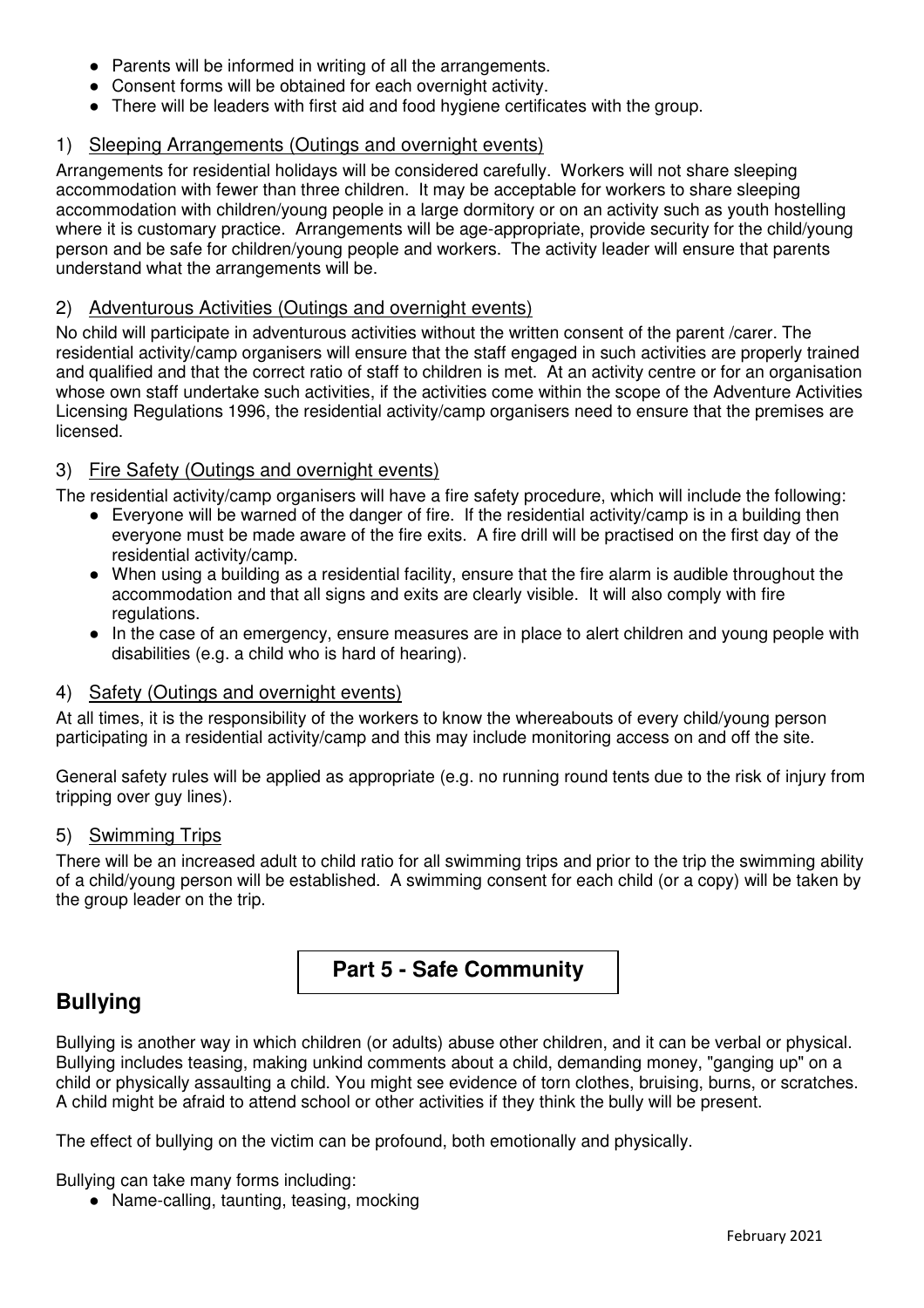- Kicking, hitting, pushing, intimidating
- Unwanted physical contact of a sexual nature or sexually abusive comments
- Taking belongings
- Inappropriate text-messaging and emailing
- Sending offensive or degrading images by phone or over the internet
- Gossiping, spreading hurtful and untruthful rumours
- Excluding people from groups
- 'Unofficial' activities such as initiation ceremonies or practical jokes which may cause physical or emotional harm.

Bullies will often pick on a particular feature of a person's appearance or character as a supposed 'reason' for bullying:

● Racial difference; disability; sexuality; hair colour; gender

Bullies can be:

- Children or young people bullying others in their peer group, or other children and young people either older or younger
- Adults bullying children and young people
- Children and young people bullying adults.

Bullying will always cause a great deal of pain and harm for those on the receiving end. Many children and young people affected by bullying believe they have nowhere to turn. They are scared to speak out and often blame themselves. They can become fearful and reclusive.

Some signs that can indicate that a child or young person is being bullied are as follows:

● Withdrawal; lack of desire to join activities with certain individuals; drop in school marks; torn clothing; loss of friends; avoidance of church groups and other activities; bruises; need for extra money or supplies.

In order to prevent bullying the following procedures will be adopted:

- The children and young people themselves will be involved in agreeing a code of behaviour which makes it clear that bullying is unacceptable
- Children and young people should know how they can report any incidents of bullying
- All allegations of bullying will be treated seriously
- Details will be checked carefully before action is taken
- The bullying behaviour will be investigated and bullying will be stopped as quickly as possible
- The parents of the bully and of the bullied will be informed
- An attempt will be made to help bullies change their behaviour
- All allegations and incidents of bullying will be recorded, together with actions that are taken.

## **A. Working with Offenders**

When someone attending the Church is known to have abused children, the Leadership Team will supervise the individual concerned and offer pastoral care, but in its commitment to the protection of children, will set boundaries for that person which they shall be expected to keep.

When it is known that a person who has been convicted of sexually abusing children or young people is attending Holmer Green Baptist Church, it is important that their behaviour within the church community is properly managed and that a contract is put in place. There are also times when it will be appropriate to take such measures with a person who has faced a series of allegations about the sexual abuse of children and young people but has never been convicted (such allegations may be revealed on an Enhanced DBS Disclosure under relevant non-conviction information).

If an offender is on the Sex Offenders' Register they will be monitored under guidelines known as the Multi-Agency Public Protection Arrangements (MAPPA). In the latest guidance there is provision to require a written contract to be in place if the offender wishes to attend a place of worship.

In determining the details of the contract: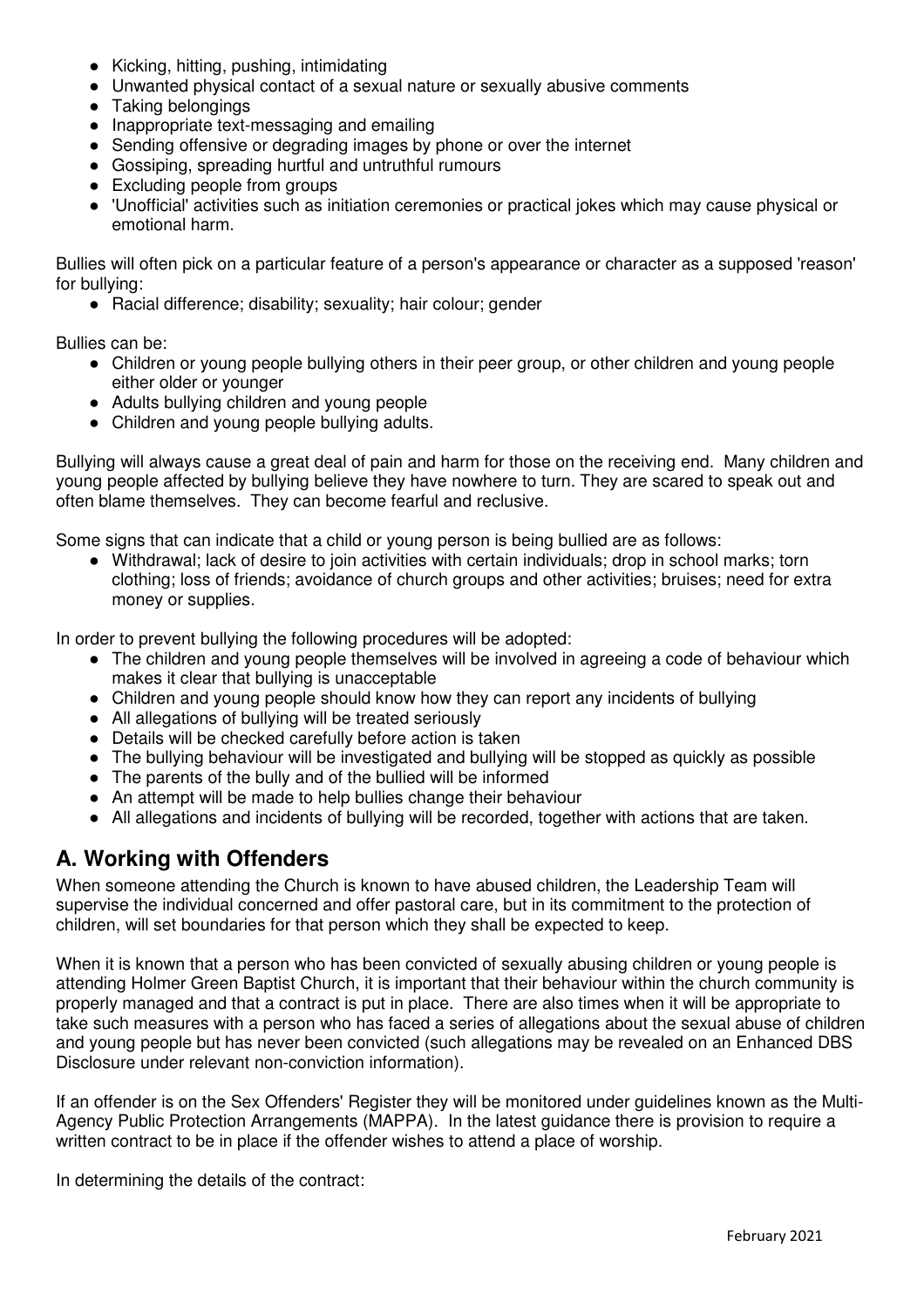- There will be a discussion about who should be informed of the nature of the offence and the details of the contract
	- $\circ$  The rights of the offender to re-build their lives without everyone knowing the details of their past offence should be balanced against the need to protect children and young people
	- o The Safeguarding Trustee, the Designated Person for Safeguarding and the Pastor should always be informed
- The Designated Person or the Safeguarding Trustee should determine whether the person is subject to supervision or is on the Sex Offenders' Register
	- $\circ$  if so, the Designated Person or the Safeguarding Trustee should make contact with the offender's specialist probation officer (SPO) who will inform the church of any relevant information or restrictions that the church should be aware of
- The Designated Person or the Safeguarding Trustee should inform and take advice from the Regional Minister in the local Baptist Association.

An open discussion must be held with the person concerned in which clear boundaries are established for their involvement in the life of the church. A written contract should be drawn up which identifies appropriate behaviour. The person should be required to sign the contract. The contract:

- Will identify the meetings the person may attend
- Will specify that they will always sit apart from children and young people
- May ask that they are always accompanied by a befriender on church premises
- Will require the person not to attend small group meetings where children or young people are present
- Will require that the person declines hospitality where there are children or young people
- Will state that the person will never be alone with children or young people while attending church functions
- Will require the person to stay away from areas of the building where children or young people meet.

The contract should be monitored and enforced. Those who offend against children and young people can often be manipulative. If the contract is broken certain sanctions should be considered.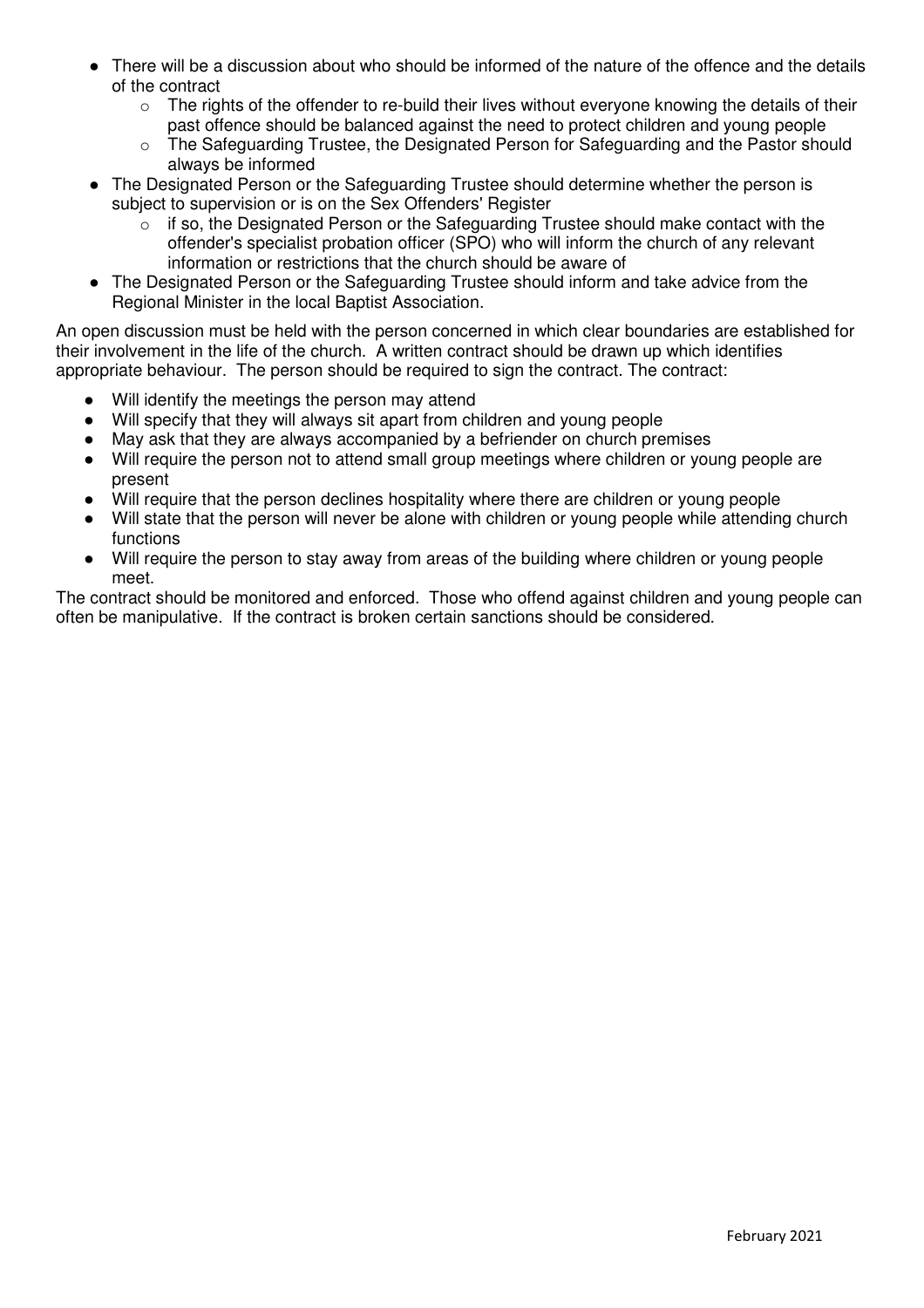Children and Younger People Consent Form

Tick group/activity if attended by child



|                                                                                                                                                           | <b>CONTACT DETAILS &amp; INFORMATION</b> |  |  |  |                                   |               |    |  |  |
|-----------------------------------------------------------------------------------------------------------------------------------------------------------|------------------------------------------|--|--|--|-----------------------------------|---------------|----|--|--|
| Name of<br>child                                                                                                                                          |                                          |  |  |  |                                   | Date of Birth |    |  |  |
| School                                                                                                                                                    |                                          |  |  |  | School Year                       |               |    |  |  |
| Address                                                                                                                                                   |                                          |  |  |  |                                   | Home phone    |    |  |  |
|                                                                                                                                                           |                                          |  |  |  | Mobile phone<br>(parent/guardian) |               |    |  |  |
|                                                                                                                                                           |                                          |  |  |  | Other emergency<br>contact number |               |    |  |  |
| preferred<br>E-mail<br>contact                                                                                                                            |                                          |  |  |  |                                   |               |    |  |  |
| <b>MEDICAL INFORMATION</b>                                                                                                                                |                                          |  |  |  |                                   |               |    |  |  |
| Please provide details of any:<br>Medical condition or disability<br>Allergies<br>Dietary needs<br>Special needs                                          |                                          |  |  |  |                                   |               |    |  |  |
| <b>CONSENT</b>                                                                                                                                            |                                          |  |  |  |                                   |               |    |  |  |
| Do you consent to photos being taken of your child for local display or publicity?                                                                        |                                          |  |  |  |                                   | Yes           | No |  |  |
| Do you consent to un-named photos being used on the church website?<br>Yes                                                                                |                                          |  |  |  |                                   | No            |    |  |  |
| In an emergency, if I cannot be contacted, I give permission for my child to receive first aid or necessary hospital<br>treatment, including anaesthetic. |                                          |  |  |  |                                   |               |    |  |  |
| Parent/Guardian to sign and print name:                                                                                                                   |                                          |  |  |  |                                   |               |    |  |  |
|                                                                                                                                                           |                                          |  |  |  |                                   |               |    |  |  |
| Date                                                                                                                                                      |                                          |  |  |  |                                   |               |    |  |  |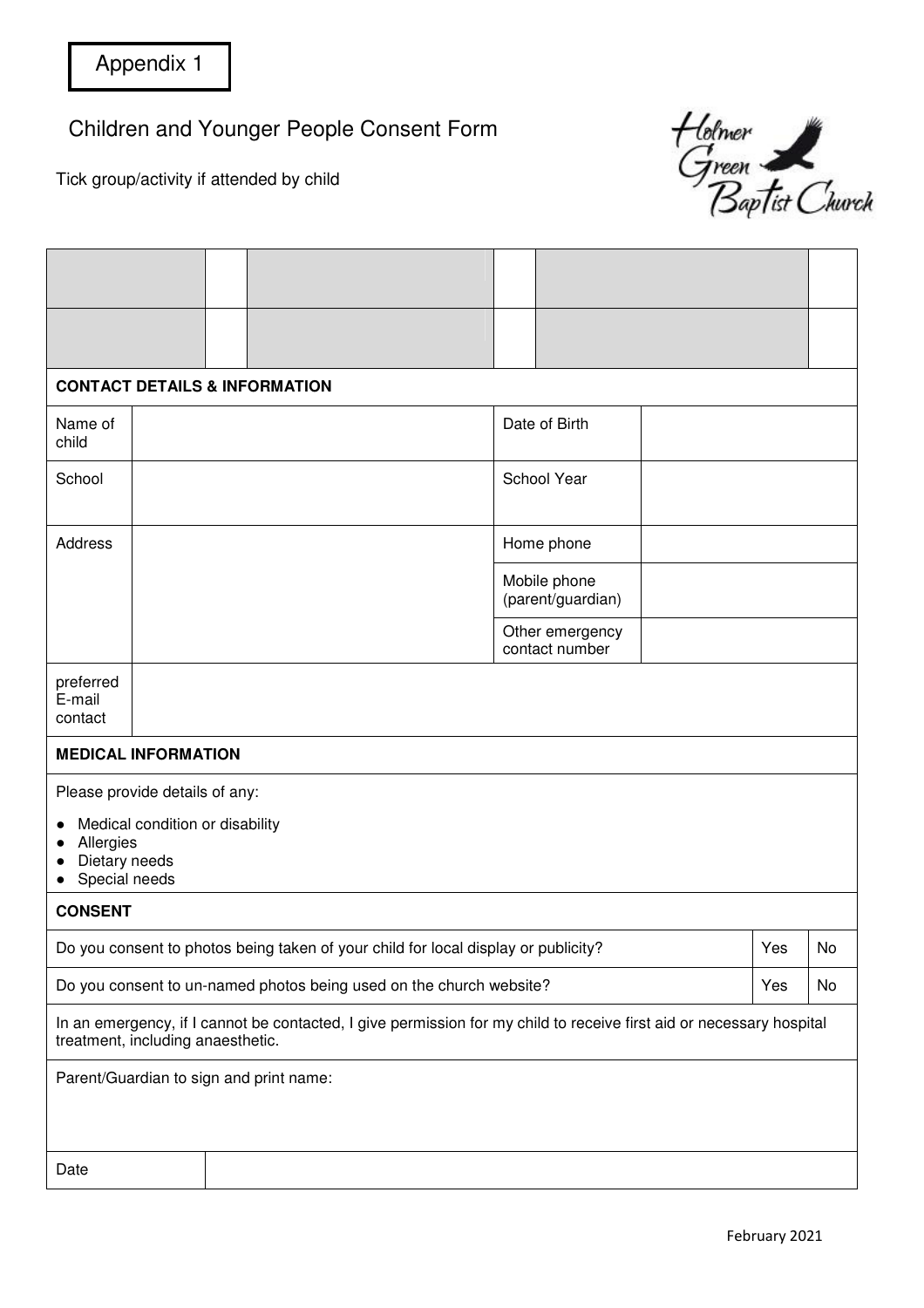Youth Consent Form

Tick group/activity if attended by child



| <b>CONTACT DETAILS &amp; INFORMATION</b>                                                                                                                                          |  |  |  |                                   |                    |                                   |    |  |  |  |
|-----------------------------------------------------------------------------------------------------------------------------------------------------------------------------------|--|--|--|-----------------------------------|--------------------|-----------------------------------|----|--|--|--|
| Name of young<br>person                                                                                                                                                           |  |  |  |                                   |                    | Date of Birth                     |    |  |  |  |
| School                                                                                                                                                                            |  |  |  |                                   | <b>School Year</b> |                                   |    |  |  |  |
| Address                                                                                                                                                                           |  |  |  |                                   | Home phone         |                                   |    |  |  |  |
|                                                                                                                                                                                   |  |  |  | Mobile phone<br>(parent/guardian) |                    |                                   |    |  |  |  |
|                                                                                                                                                                                   |  |  |  |                                   |                    | Other emergency<br>contact number |    |  |  |  |
| preferred<br>E-mail contact                                                                                                                                                       |  |  |  |                                   |                    |                                   |    |  |  |  |
| <b>MEDICAL INFORMATION</b>                                                                                                                                                        |  |  |  |                                   |                    |                                   |    |  |  |  |
| Please provide details of any:<br>Medical condition or disability<br>Allergies<br>Dietary needs<br>Special needs                                                                  |  |  |  |                                   |                    |                                   |    |  |  |  |
| <b>CONSENT</b>                                                                                                                                                                    |  |  |  |                                   |                    |                                   |    |  |  |  |
| Do you consent to photos being taken of your child for local display or publicity?                                                                                                |  |  |  |                                   |                    | Yes                               | No |  |  |  |
| Do you consent to un-named photos being used on the church website?                                                                                                               |  |  |  |                                   | Yes                | No                                |    |  |  |  |
| In an emergency, if I cannot be contacted, I give permission for my child to receive first aid or necessary hospital<br>treatment, including anaesthetic.                         |  |  |  |                                   |                    |                                   |    |  |  |  |
| I give permission for my child to take part in organised trips to activities off site and to travel with a driver deemed<br>responsible according to child protection guidelines. |  |  |  |                                   |                    |                                   |    |  |  |  |
| I give permission for recognised youth leaders to use electronic means of communication with my child (e.g. mobile<br>phones, e-mail, Facebook etc.)                              |  |  |  |                                   |                    |                                   |    |  |  |  |
| Parent/Guardian to sign and print name:                                                                                                                                           |  |  |  |                                   |                    |                                   |    |  |  |  |
| Date                                                                                                                                                                              |  |  |  |                                   |                    |                                   |    |  |  |  |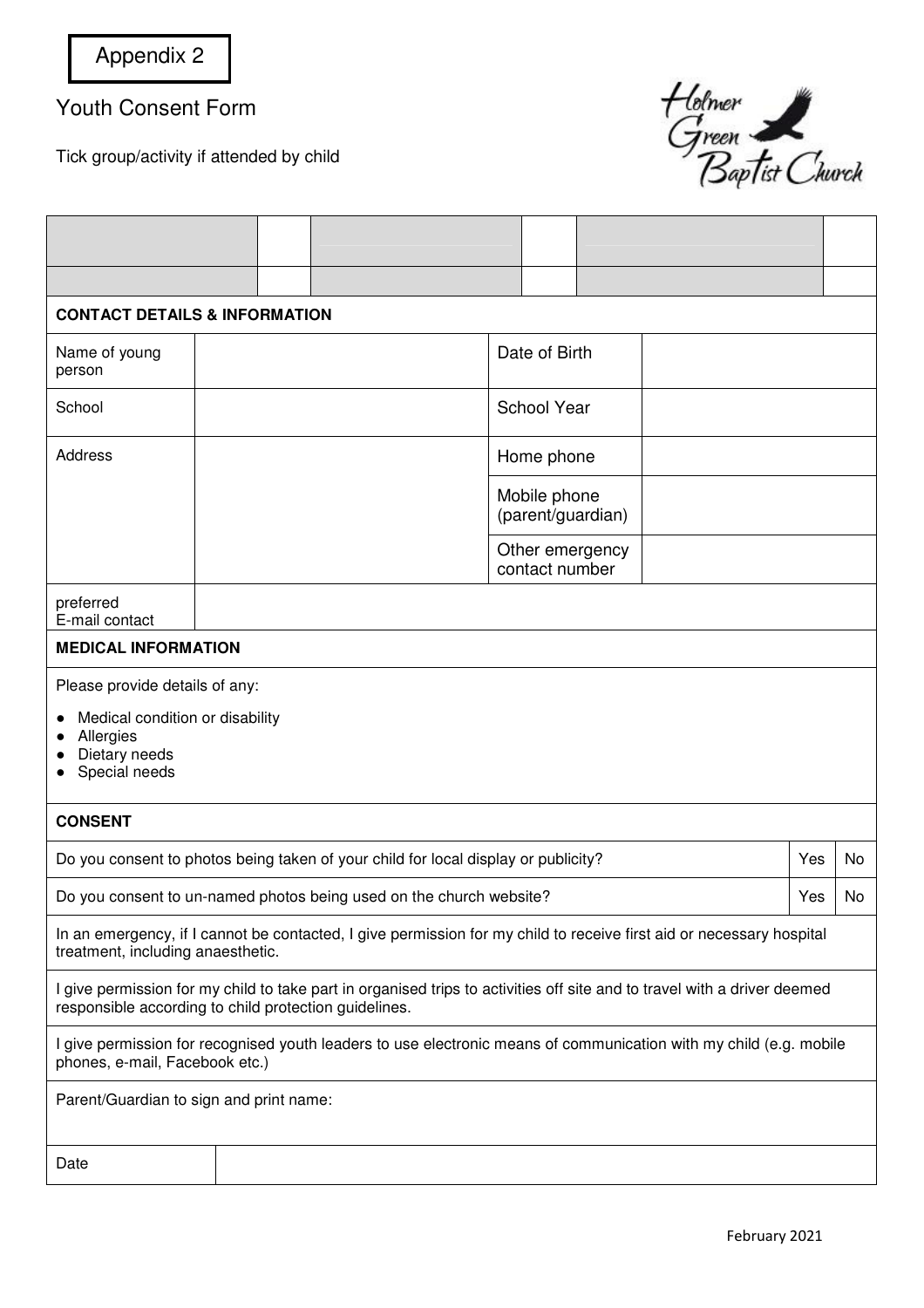## **Accident form**

Accident details to be completed in Incident Report Book located next to the First Aid Kit in kitchen.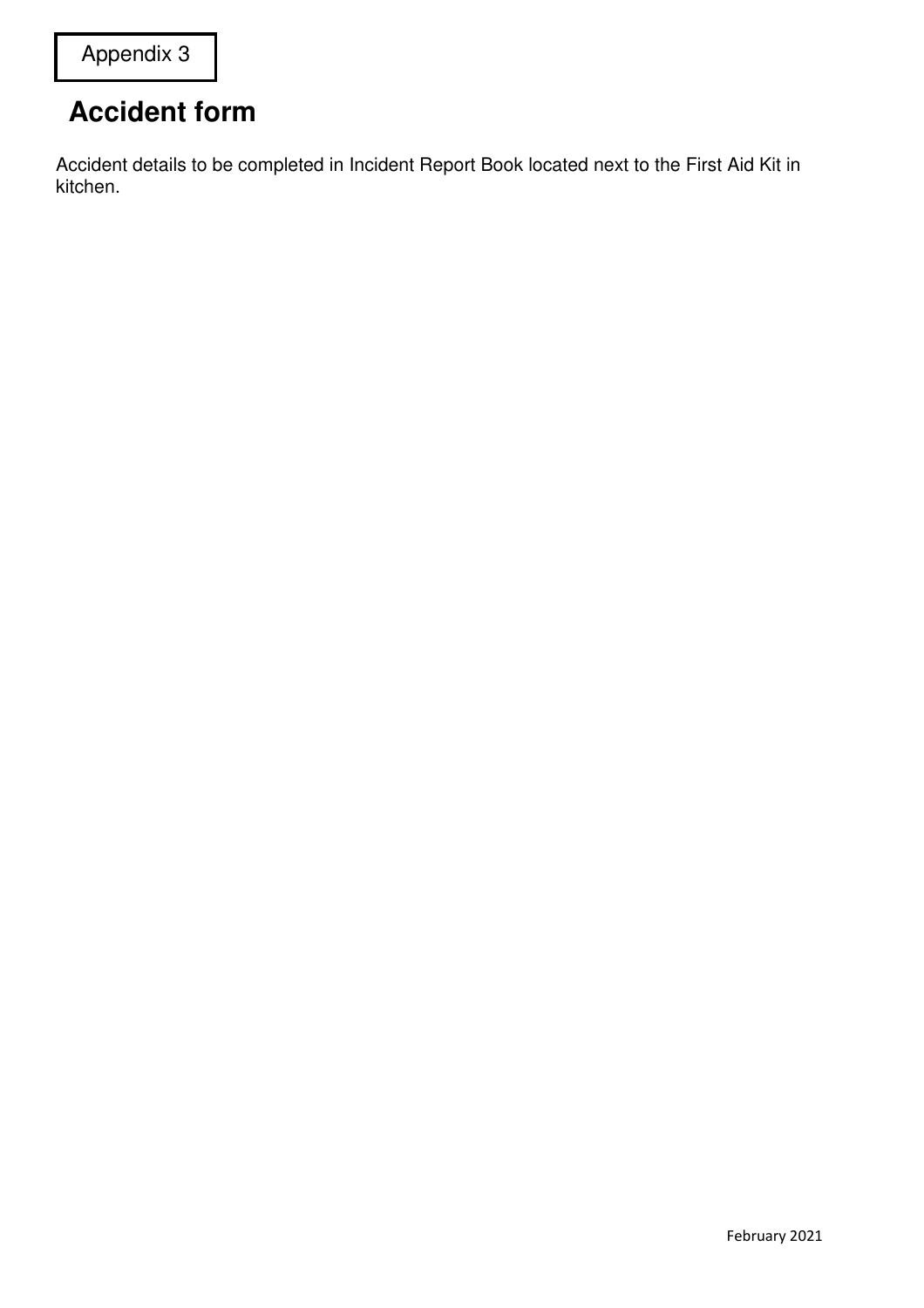Appendix 4

Incident form



| <b>Activity/Event</b>                                                 |                                                                                                        |
|-----------------------------------------------------------------------|--------------------------------------------------------------------------------------------------------|
| Date and time                                                         |                                                                                                        |
| <b>Leaders present</b>                                                |                                                                                                        |
| Any other activities or<br>people in the building<br>or at the event? |                                                                                                        |
|                                                                       | DETAILS OF INCIDENT (i.e. what happened; when did it happen; who was involved; who witnessed it?)      |
|                                                                       |                                                                                                        |
|                                                                       |                                                                                                        |
|                                                                       |                                                                                                        |
|                                                                       |                                                                                                        |
|                                                                       |                                                                                                        |
|                                                                       |                                                                                                        |
|                                                                       |                                                                                                        |
|                                                                       |                                                                                                        |
|                                                                       |                                                                                                        |
|                                                                       | RESPONSE TO INCIDENT (i.e. what did you do; who did you tell; how else did you or will you follow up?) |
|                                                                       |                                                                                                        |
|                                                                       |                                                                                                        |
|                                                                       |                                                                                                        |
|                                                                       |                                                                                                        |
|                                                                       |                                                                                                        |
|                                                                       |                                                                                                        |
|                                                                       |                                                                                                        |
|                                                                       |                                                                                                        |
|                                                                       |                                                                                                        |
| Sign and print name:                                                  |                                                                                                        |
|                                                                       |                                                                                                        |
| Date                                                                  |                                                                                                        |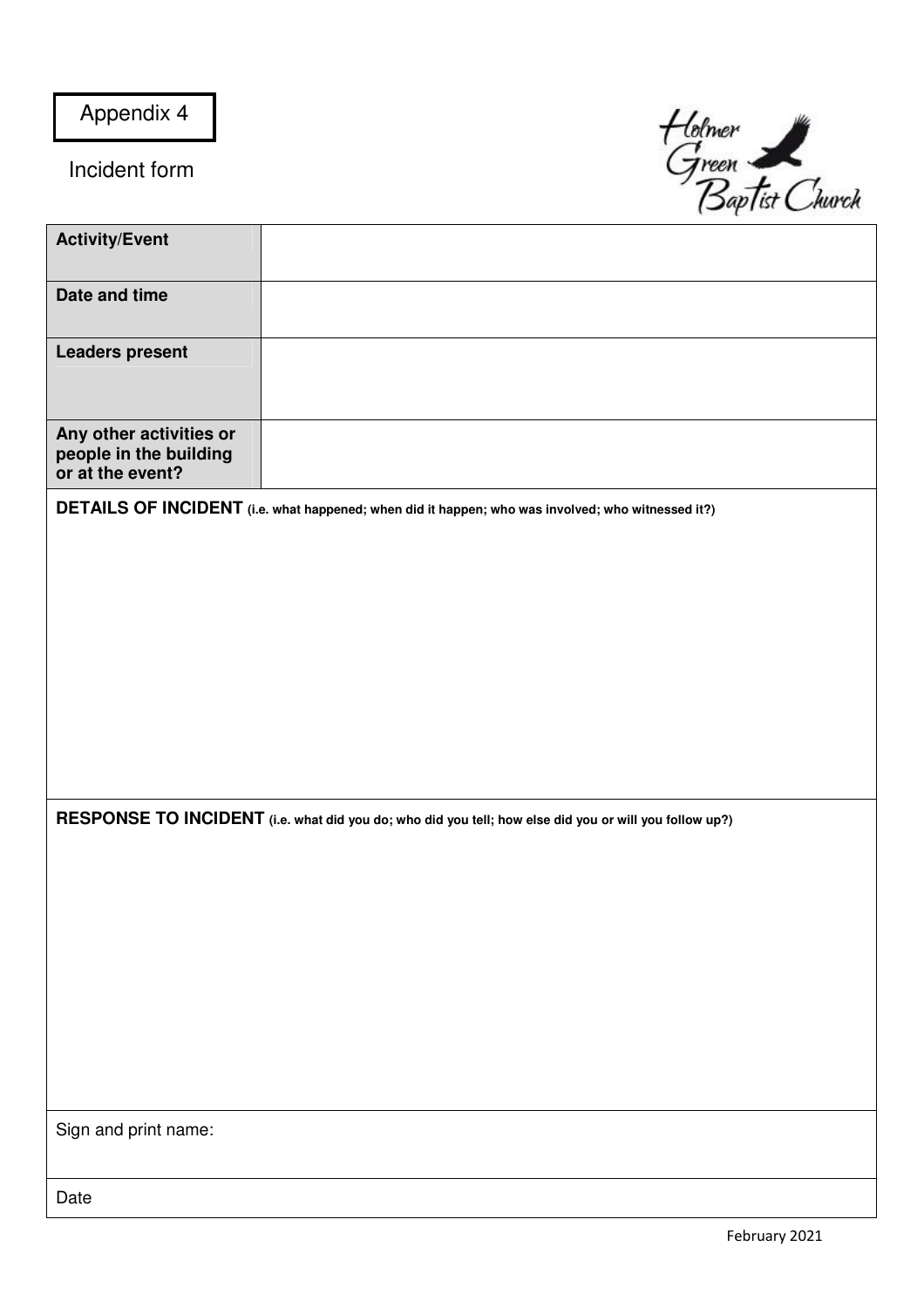Appendix 5

Body chart